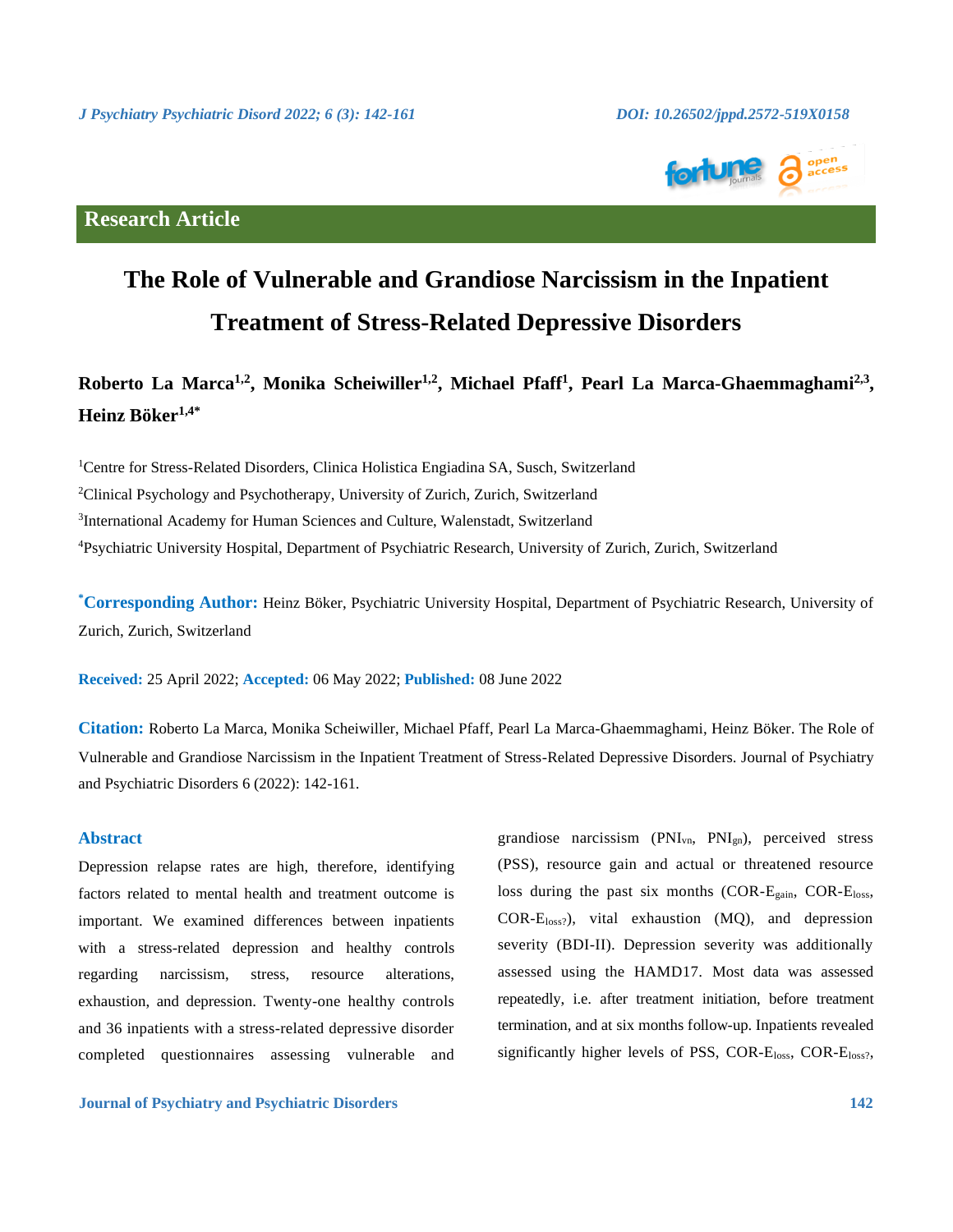MQ, BDI-II, HAMD17, and PNI<sub>vn</sub>, while PNI<sub>gn</sub> reached a trend significance level. In healthy controls, PNIvn correlated positively with COR-Eloss. In inpatients, PNIvn was positively related to levels of PSS, COR-Eloss, COR-Eloss?, and BDI-II, while PNIgn was positively correlated with levels of PSS. Higher PNI<sub>vn</sub> at the beginning was further significantly associated with a stronger decrease in PSS until follow-up, and in BDI-II until the end or followup. These results underline the importance of personality factors in the treatment of stress-related depression.

**Keywords:** Depression; Stress; Narcissism; Grandiose; Vulnerable; Resource loss; Resource gain

## **1. Introduction**

## **1.1. Depressive Disorders and Stress**

Mood disorders have high prevalence rates [1, 2]. A recent study conducted in a community sample in Switzerland applying the DSM-5 criteria found a lifetime prevalence of 28.2% for major depressive disorder [3]. In addition, depressive disorders are highly debilitating, ranking third with regard to years lived with disability (YLDs) (GBD 2017 Disease and Injury Incidence and Prevalence Collaborators, 2018) [4] and thirteenth regarding disabilityadjusted life-years (DALYs) (GBD 2019 Diseases and Injuries Collaborators, 2020) [5]. Besides the subjective burden, economic burden is very high too [6]. In Switzerland, the annual costs of depression were estimated at 8.1-8.3 billion Euros [7]. Furthermore, Major Depressive Disorder (MDD) is a major contributor to the burden of suicide and ischemic heart disease.

Stress is an important aetiopathogenic factor in the development of depressive disorders [8-10]. Similarly, loss

of resources is related to depression [11-13]. According to the Conservation Of Resources (COR) theory, experiencing a loss of resources (e.g., material, personal and social resources), facing the threat of resource loss, and failing to gain resources after investing resources can cause psychological distress [14, 56]. The COR theory further assumes that losses of resources are disproportionately more impactful than resource gain (i.e. primacy of resource loss), and that lacking and loosing resources makes people more vulnerable to further losses (i.e. loss spirale). With time, continuing losses of resources can lead to chronic depletion of energy, leading to burnout with emotional detachment, defensive behaviour, and finally to depression [15].

## **1.2. Narcissism and Stress**

Besides stress, personality factors are a further risk factor in the development of depressive disorders. One construct of interest is narcissism. The construct of narcissism is inconsistently defined, including normal to more pathological forms of the construct. Pincus et al. [16] developed the Pathological Narcissism Inventory (PNI). The PNI is a selfreport measure assessing seven dimensions of pathological narcissism, spanning problems with narcissistic grandiosity (Entitlement Rage, Exploitativeness, Grandiose Fantasy, Selfsacrificing Self-enhancement) and narcissistic vulnerability (Contingent Self-esteem, Hiding the Self, Devaluing). "Grandiose PNI scales are positively related to a range of vindictive, domineering, intrusive, and overly-nurturant interpersonal problems. […] Vulnerable PNI scales are positively related to cold, socially avoidant, exploitable interpersonal problems." (p. 376 [16]). Vulnerable narcissism involves the experience of helplessness, emptiness, low selfesteem, and shame and is also linked with "the use of social avoidance to cope with threats to the self by shamefully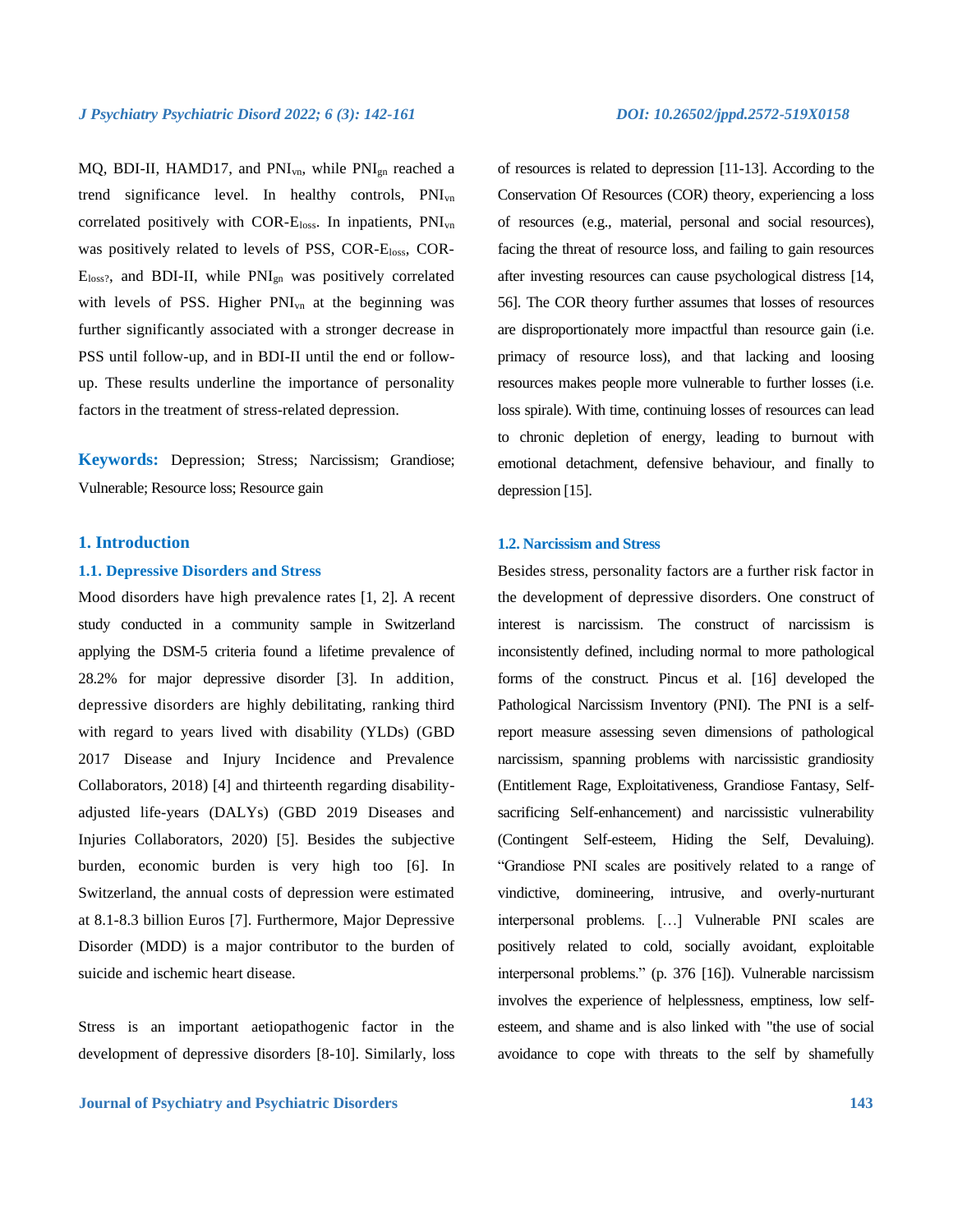withdrawing when ideal self-presentation is not possible or needed admiration is not forthcoming" (p. 367 [16; 51]). In a sample of undergraduates (N=251) [50], mainly vulnerable but also grandiose narcissism (PNI) was significantly positively related to perceived stress (Perceived Stress Scale, PSS; [17]). Differently, in a community sample (N=346) [18], vulnerable narcissism (Hypersensitive Narcissism Scale, HSNS; 31) was significantly positively, while grandiose narcissism (Narcissistic Personality Inventory, NPI-13; [19]) was significantly negatively correlated with perceived stress (PSS-10; [17]).

## **1.3. Narcissism and Depression**

With regard to depression, the association with grandiose and vulnerable narcissism was examined within assumably healthy subjects, outpatients and inpatients. Morf et al. [20] tested different subgroups mainly consisting of students and found a positive association mainly between vulnerable but also grandiose narcissism (PNI) and depressive symptoms (CES-D), while a second questionnaire assessing mainly grandiose narcissism (NPI; [21]) was negatively correlated with the CES-D score. The authors explain the inconsistent associations between depressive symptoms and grandiose narcissism by pointing out that the grandiose scales have some overlap (with regard to entitlement, pride and aggression), while there are also divergences (with regard to self-esteem, negative emotions, dysfunctional behaviour, and interpersonal problems). Similarly, Papageorgiou et al. [22], who also examined students, found a positive association of vulnerable narcissism (Five-Factor Narcissism Inventory - Short Form; FFNI-SF; [23] with depressive symptoms (BDI), but a negative association of grandiose narcissism (FFNI-SF) with depressive symptoms. Tritt et al. [24], who examined depressive temperament instead of symptoms in undergraduates, found a positive correlation with vulnerable narcissism, but no significant association with

grandiose narcissism (PNI). Inpatients at a hospital specialized in the treatment of job stress-related disorders were examined with regard to the above mentioned link, revealing a significant positive association between overall narcissism (Narcissism Inventory, NI-20; [25] and depressive symptoms (BDI) [26]. In a sample of psychiatric outpatients (primary diagnosis: depressive disorders: 28.5%; psychoactive substance use disorders: 23%; anxiety disorders: 21%; etc.), Marcinko et al. [53] showed a positive correlation between depressive symptoms (Depression, Anxiety, Stress Scales; DASS-21; [28] and narcissistic vulnerability and grandiosity (PNI). In outpatients from a community mental health center, Ellison et al. [43] found a significant positive association between narcissistic vulnerability but not grandiosity (PNI) and depression symptoms (Treatment Outcome Package, TOP; [29]. Similarly, Jaksic et al. [27] investigated the relationships between pathological narcissism (PNI) and suicidal ideation in psychiatric outpatients, and found narcissistic vulnerability but not grandiosity to be significantly positively correlated with acute suicidal ideation (Suicide Assessment Scale - self-report, SUAS-S; [30]. A further study examining the association of vulnerable narcissism (assessed with the Hypersensitive Narcissism Scale, HSNS: [31]) and depression severity (BDI) in dysthymic outpatients supported a significant positive association between the two constructs [32]. Differently, in mixed samples of psychiatric outpatients [33, 34], positive but non-significant direct associations were revealed between narcissistic vulnerability and grandiosity (PNI) and depressive symptom severity (Patient Health Questionnaire, PHQ-9; [35]). In addition, De Page and Merckelbach [36] examined the association between narcissism (NPI; [37]) and depression (BDI-2) in 147 mixed patients (referral reasons: depression: 20%; personality and/or adjustment disorders: 20%; occupational stress: 10%; etc.) and found an inverse but non-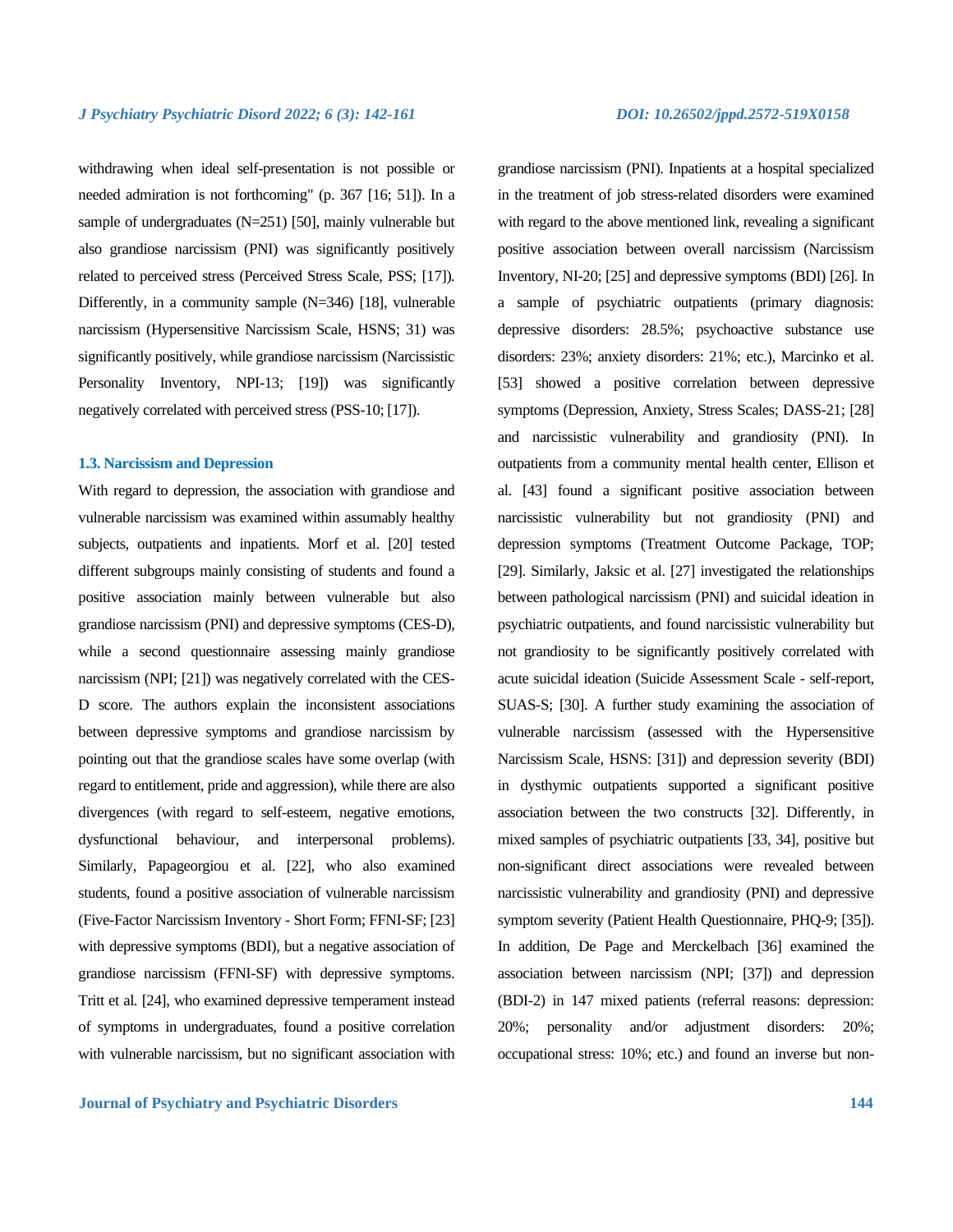significant association. Watson et al. [38] applied different narcissism scales in a large sample of patients at a private medical/surgical hospital, meeting the DSM-III criteria for alcohol and drug abuse, which were participating in a 4-6 week alcoholism treatment program. While covert (i.e. vulnerable) narcissism (MMPI Narcissistic Personality Disorder Scale, NPDS; [52]) revealed to be significantly positively related to depression, overt (i.e. grandiose) narcissism (as measured with various scales) was significantly negatively related to depression. In conclusion, studies in healthy as well as clinical samples provide evidence for depressive symptoms to be positively associated with vulnerable narcissism, while the association with narcissistic grandiosity holds incongruent results, probably in part due to different questionnaires used to assess narcissism.

Regarding the prediction of mental health treatment outcome, personality traits have received some attention. A meta-analysis examining the effect of comorbid personality disorder in depressive disorders [39] found that having a comorbid personality disorder, in contrast to none, is associated with a poorer outcome of depression. In line with this, meeting criteria for a comorbid cluster B personality disorder (i.e. histrionic, borderline, narcissistic, antisocial) in patients with a major depressive disorder being treated with fluoxetine for 8 weeks revealed a non-significantly smaller absolute and/or percentage reduction in HAMD-17 scores [40, 41] as well as in perceived stress [40]. Similarly, comorbid cluster B personality disorder predicted higher rates of depression recurrence over a two-year course of maintenance interpersonal psychotherapy [42]. With regard to the PNI, neither vulnerable nor grandiose narcissism predicted rates of linear change in depression during early psychotherapy (i.e. after seven therapy sessions) in a sample of outpatients with mainly mood, anxiety, and/or personality disorders [43].

The aim of the present analyses was to examine the association of narcissistic vulnerability and grandiosity with stress, resource alterations and depressive symptoms at baseline as well as in response to treatment.

## **2. Methods**

## **2.1. Subjects and study design**

This study is part of a larger study examining biopsychological differences between healthy controls and inpatients with stress-related depressive (or adjustment) disorders, as well as the effects of inpatient treatment. Inpatients at a specialized clinic for stress-related mental disorders (Clinica Holistica Engiadina SA, Susch, Switzerland) and healthy controls were recruited through flyers, advertisements at the clinic, and verbally by the clinic staff. Interested participants received written information and were additionally offered to participate in an optional briefing addressing the most important aspects of the study. General inclusion criteria were an age range between 18-65 years and fluency in the German language. Moreover, inpatients were included if they had an assumed stress-related depressive or adjustment disorder (i.e. a primary diagnosis of F32, F33, F34.1 or F43.2, combined with a Z73 code), while healthy controls were included if they had neither a current nor a past mental disorder, i.e. never received a diagnosis and in- or outpatient treatment. Furthermore, healthy controls were age-, sex-, and education matched to fit comparisons with the inpatients. Exclusion criteria were the same for all subjects. They consisted of acute risk for suicide, a history of organic brain disorders or severe cognitive impairment, a serious or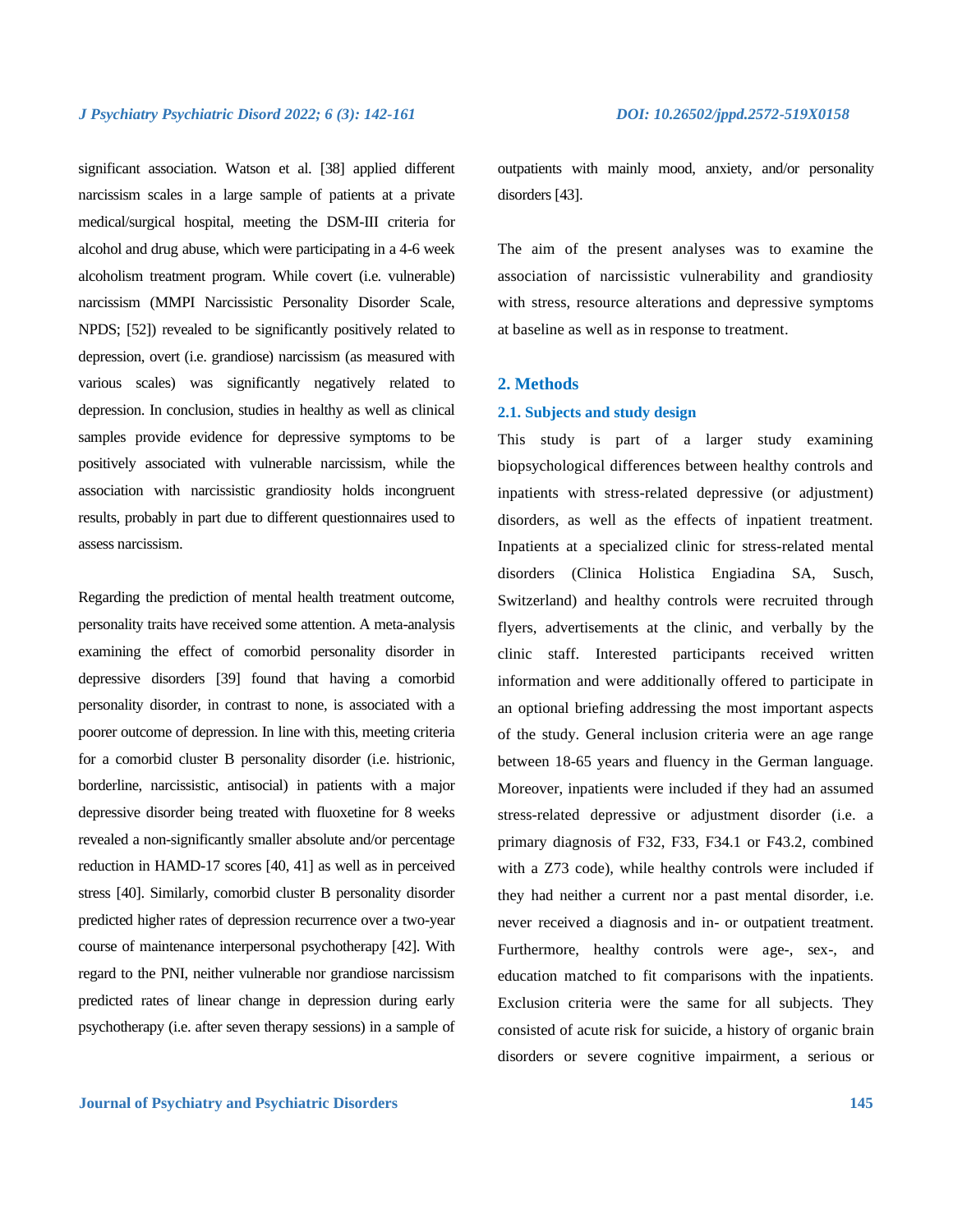disruptive medical condition (e.g., neoplasms, underweight, class III obesity (BMI>40.0), neurological, endocrine, cardiovascular, inflammatory and autoimmune disease), a serious or disruptive psychiatric disorder (i.e. substance abuse, bipolar, psychotic, eating, obsessive, compulsive, impulse control, attention deficit hyperactivity, and posttraumatic stress disorder), a current and regular medication with severe or disruptive drugs (i.e. antihypertensives, antiinflammatory drugs, neuroleptics, amphetamines, benzodiazepine (daily or within the last 2 days), statins, steroids, antiepileptics, thyroid hormone, antiparkinsonian, analgesics, antibiotics within the last month, hay fever or cold medication (within the last 7 days), pain medication (daily or within the last 2 days)), pregnancy or lactation. This study was conducted in accordance with the declaration of Helsinki and was approved by the Ethics Committee of the Canton of Zurich. Subjects, who signed an informed consent before participating, were remunerated with 100 Swiss Francs before the end of the treatment. This study was integrated in a routinely conducted treatment program for stress-related mental disorders at the Clinica Holistica Engiadina, which is in line with recommendations for the multimodal treatment of clinical burnout [44]. Questionnaires were completed at three time points: 1) shortly after the beginning of treatment, 2) shortly before the end of the treatment, and 3) 6 months after the end of treatment (= follow-up).

### **2.2. Psychometric Measures**

## **2.2.1. Pathological Narcissism Inventory**

To assess pathological narcissism, the German version of the Pathological Narcissism Inventory (PNI; [20] was completed at the beginning of the treatment. The PNI consists of 54 items, which can be answered on a 6-point

Likert scale (from  $1=$ 'not at all like me' to  $6=$ 'very much like me'). Besides a total score, the 54 items can be divided into seven subscales, which can be subsumed into two superordinate subscales, i.e. grandiose narcissism (including the items of the four subscales 'entitlement rage', 'exploitative', 'grandiose fantasy', and 'self-sacrificing selfenhancement') and vulnerable narcissism (including the items of the three subscales 'contingent self-esteem', 'hiding the self', 'devaluating'). To avoid multiple testing, we conducted analyses only considering the total, narcissistic grandiosity and narcissistic vulnerability scales. The coefficient alpha for the total score is .94 and .95 [20].

## **2.2.2. Loss and Gain of Resources and Stress**

To assess resource loss as an index of stress, the 'Conservation of Resources' questionnaire (COR-E;[54]) was applied. The COR-E contains 74 items, which can be answered on a 5-point Likert scale (from 0='not at all' to 4='to a great degree'). This questionnaire was adapted to assess the extent of actual loss (COR-Eloss) and threatened loss (COR-E<sub>loss?</sub>) in the last six months. Additionally, the questionnaire was used to assess the extent of gain (COR-Egain) in the past six months. The COR-E was completed twice, at the beginning of the treatment and at 6 months follow-up.

With regard to perceived stress, the 'Perceived Stress Scale (PSS;[17]) was applied. The 14 items of the PSS can be answered on a 5-point Likert scale (from  $0$ ='never' to 4='very often') and summed up to define a sum score. The answers refer to the last month. Like the COR-E, the PSS was completed twice, at treatment beginning and at 6 months follow-up. Cronbach's alpha is reportedly high, i.e. .84 to .86 [17].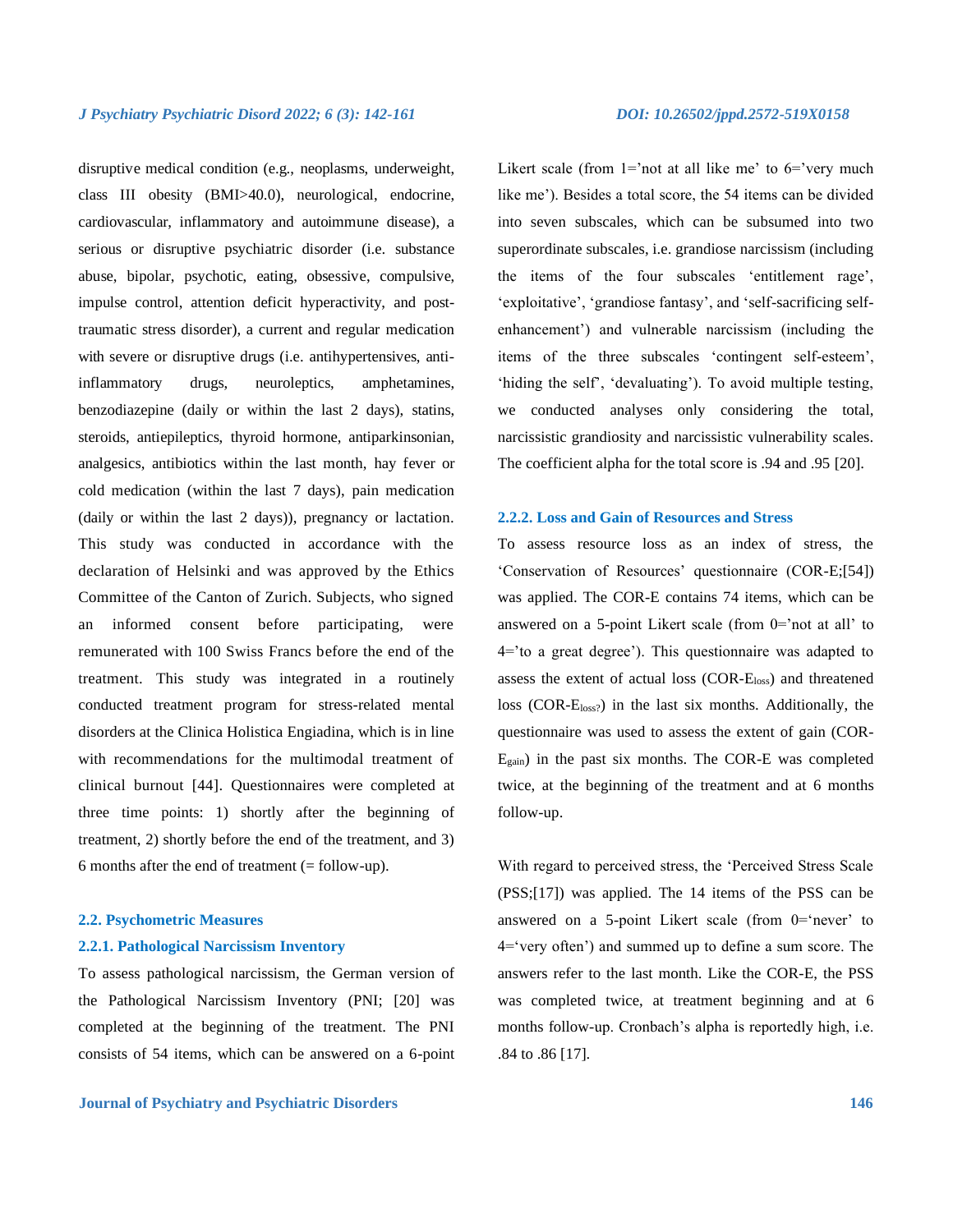## **2.2.3. Vital exhaustion**

Vital exhaustion was assessed using the Shortened Maastricht Exhaustion Questionnaire (MQ; [45]), consisting of 9 items which are rated on a 3-point Likert scale (from  $0=$ 'no' to  $2=$ 'yes'), referring to symptoms at present. The sum lies between 0 and 18 points, with higher values indicating higher exhaustion. The MQ was completed at all three time points. Cronbach's alpha is reported to be .83 [46].

## **2.2.4. Depression**

The severity of depressive symptoms was assessed with the Beck Depression Inventory (BDI-II; [47]). Each of the 21 item is rated on a 4-point Likert scale (from 0='not at all' to 3='extreme form of every symptom') covering symptoms over the previous two weeks. The BDI-II total score ranges between 0 and 63 points, with higher values indicating higher severity. The questionnaire was distributed at all three time points. Cronbach's alpha is reported to be .89 to .93 [48].

Furthermore, depressive symptoms were assessed using the clinician-administered Hamilton Depression scale (HAMD-17, [49]). The intensity of some symptoms (e.g., depressed mood, suicidal ideation, decreased interest, or psychomotor retardation) was rated from 0 to 4  $(0=$ 'none/absent' to 4='most severe'), whereas other symptoms' intensity (e.g., decreased appetite or general somatic symptoms) was rated from 0 to 2 (0='none/absent' to  $2$ ='severe'). The HAMD-17 was assessed at the beginning and the end of the treatment.

## **3. Data Analyses**

Analyses were conducted using IBM SPSS Statistics version 24.0 for Macintosh (IBM Corp., Armonk, N.Y., USA). Besides absolute values, delta values were used,

obtained by subtracting scores at the beginning from scores at the end of the treatment (Δpost) or at follow-up (Δfollowup). Since the COR-E, with its 74 items, revealed some missings, means were calculated in cases where a maximum of three answers were missing. Prior to analyses, the Kolmogorov-Smirnov test was used to examine violations of the assumption of normal distribution, while the Levene's test was applied to examine violations of the assumption of homogeneity of variance. Concerning differences in demographic variables between patients and healthy controls, the Pearson's Chi<sup>2</sup> or Mann-Whitney U test were applied. The latter was also computed when examining group differences in psychometric data. In order to assess associations between variables, Pearson's productmoment or Spearman rank-order correlations were conducted. When interested in alterations related to the inpatient treatment, repeated-measures analyses of variances (rANOVA) were computed. In case a Mauchly test indicated that the assumption of sphericity was violated, a Huynh-Feldt correction was applied. If assumptions for rANOVA were not met, a Friedman test was conducted instead. All analyses were two-tailed and the level of significance was set at  $p < .05$ , while trends towards significance  $(.05 < p < .10)$  are also mentioned.

## **4. Results**

### **4.1. Participants and Group Differences**

From the originally included 21 healthy controls and 39 inpatients, three inpatients had to be excluded retrospectively based on the exclusion criteria (one inpatient revealed an F31 diagnosis, another had exercise-induced asthma, and in the case of a third inpatient, the Z73 code was removed). In the remaining sample of participants, the inpatients did not differ significantly from the healthy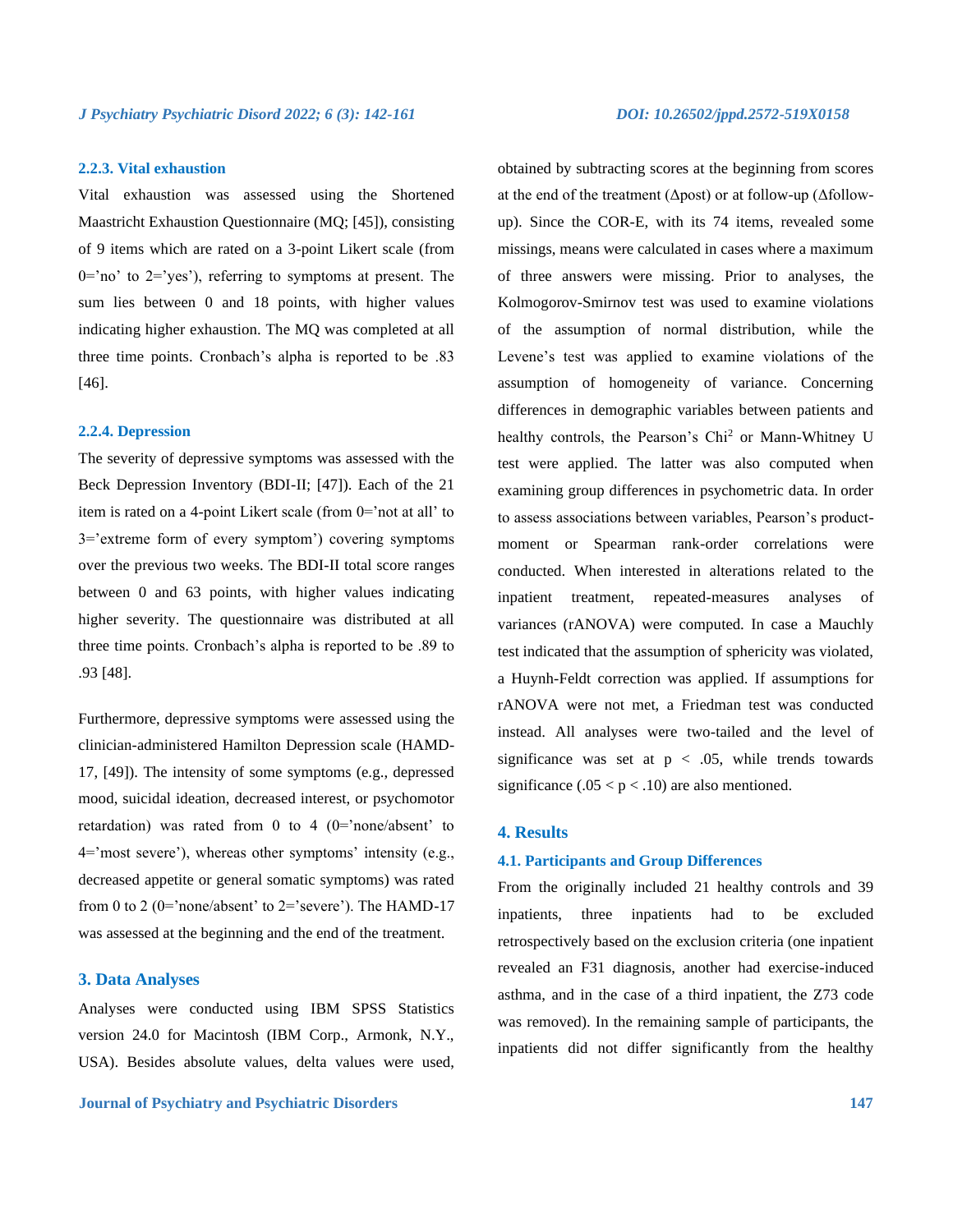controls concerning gender distribution, age, BMI and education (Table 1).

| Variables                           | <b>Patients</b> | <b>Healthy controls</b> | <b>Statistics</b>     |  |  |  |
|-------------------------------------|-----------------|-------------------------|-----------------------|--|--|--|
| Sex: female/male [absolute numbers] | 19/17           | 11/10                   | $X2 = .001$ , p=.98   |  |  |  |
| Age [years]                         | 46.42 (10.38)   | 48.67 (9.84)            | $U = 335.000$ , p=.48 |  |  |  |
| Body Mass Index, BMI [kg/m2]        | 24.93 (3.89)    | 24.59 (3.34)            | $U = 352.000$ , p=.79 |  |  |  |
| P-values represent two-sided tests. |                 |                         |                       |  |  |  |

**Table 1:** Means and standard deviations of demographic variables of patients and healthy controls.

In contrast, both groups differed significantly with regard to depression (BDI-II, HAMD17: both  $p < .001$ ), vital exhaustion (MQ:  $p < .001$ ), and perceived stress (PSS:  $p <$ .001) (Table 2), with patients showing higher values. Concerning the conservation of resources, patients reported a significant larger extent of actual and threatened loss (both  $p < .001$ ), while they did not differ from healthy controls with regard to the extent of resource gains ( $p =$ .34).

Compared to healthy controls, patients also had significant higher scores in total and vulnerable narcissism (both  $p <$ .001), and a trend towards significantly higher levels of grandiose narcissism ( $p = .07$ ; Table 2).

| <b>Questionnaires</b>                                                                                   | (Sub-)scales     | <b>Patients</b><br><b>Healthy controls</b> |             | <b>Statistics</b>       |  |  |  |
|---------------------------------------------------------------------------------------------------------|------------------|--------------------------------------------|-------------|-------------------------|--|--|--|
| <b>BDI-II</b>                                                                                           |                  | 23.188 (9.11)                              | 1.86(2.20)  | U= $.000$ ; p< $.001$   |  |  |  |
| HAMD17                                                                                                  |                  | 17.28(6.16)                                | 2.00(1.95)  | U= $2.500$ ; p<.001     |  |  |  |
| MQ                                                                                                      |                  | 15.06(2.51)                                | 3.19(3.16)  | U=5.500; $p<0.01$       |  |  |  |
| <b>PSS</b>                                                                                              |                  | 32.44 (7.10)                               | 15.10(4.23) | $U=3.500; p<.001$       |  |  |  |
| COR-E                                                                                                   | <b>COR-Eloss</b> | 1.19(.57)                                  | .19(.31)    | $U=35.000; p<.001$      |  |  |  |
|                                                                                                         | COR-Eloss?       | 1.28(.66)                                  | .31(.34)    | U= $42.500$ ; p<.001    |  |  |  |
|                                                                                                         | COR-Egain        | .54(.55)                                   | .73(.70)    | U=304.500; $p=.34$      |  |  |  |
| <b>PNI</b>                                                                                              | PNItotal         | 3.10(.83)                                  | 2.32(.55)   | U=148.000; $p<.001$     |  |  |  |
|                                                                                                         | PNIgn            | 3.04(.90)                                  | 2.59(.66)   | U= $270.000$ ; p= $.07$ |  |  |  |
|                                                                                                         | PNIvn            | 3.18(.82)                                  | 2.13(.55)   | U=107.500; $p<0.001$    |  |  |  |
| P-values represent two-sided tests.                                                                     |                  |                                            |             |                         |  |  |  |
| Legend: BDI-II: Beck Depression Inventory-II; COR-E: Conservation of Resources - Evaluation; COR-Eloss: |                  |                                            |             |                         |  |  |  |

COR-E, extent of actual loss; COR-Eloss?: COR-E, extent of threatened loss; COR-Egain: COR-E, extent of gain; HAMD17: Hamilton Depression Rating Scale; MQ: Maastricht Exhaustion Questionnaire; PNI: Pathological Narcissism Inventory; PNItotal: PNI, total score; PNIgn: PNI, grandiose narcissism; PNIvn: PNI, vulnerable narcissism; PSS: Perceived Stress Scale

**Table 2:** Means and standard deviations of psychometric variables of patients and healthy controls.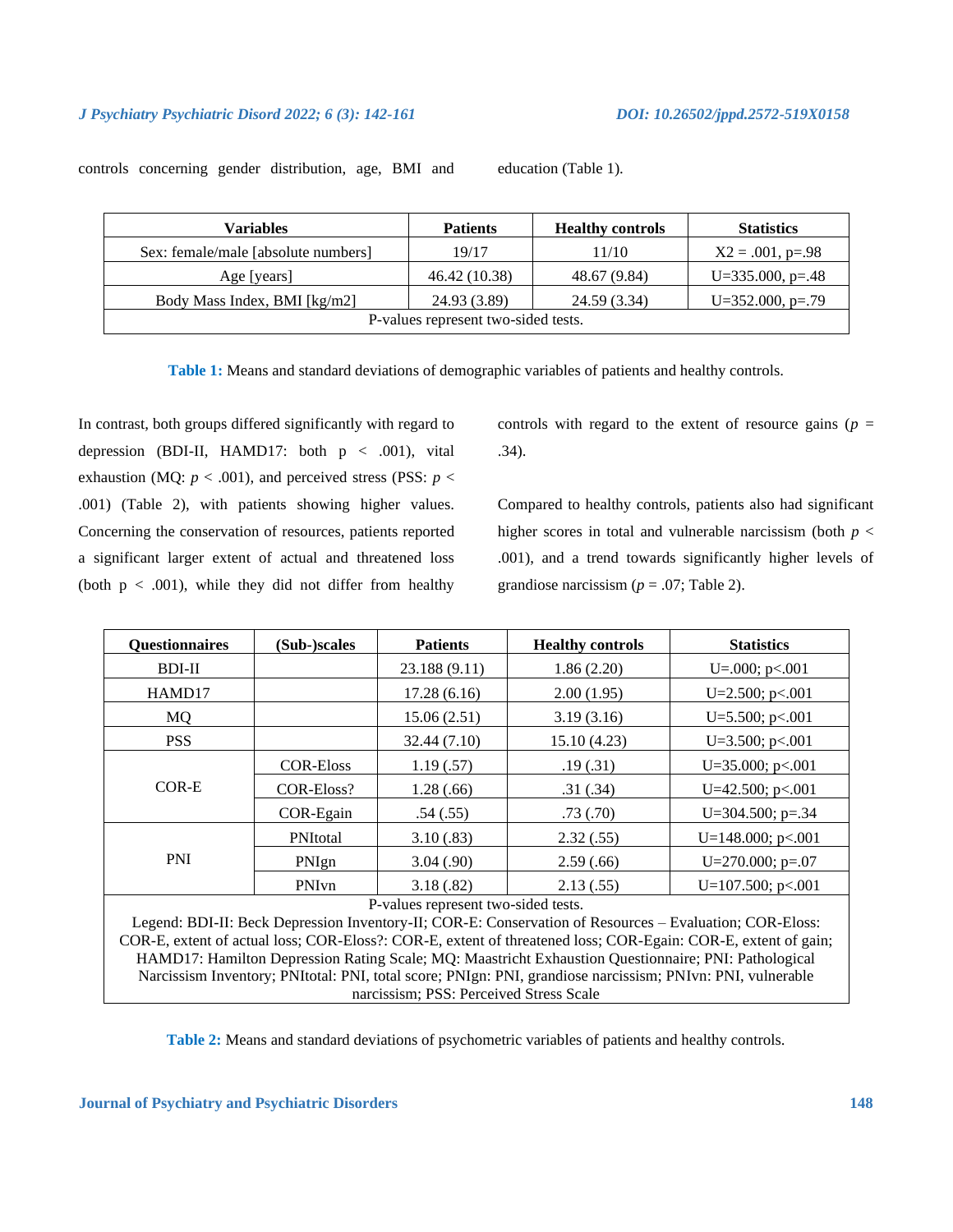## **4.2. Association between Narcissism and Disorderspecific Variables**

Within healthy controls, a trend towards a significant positive correlation between grandiose narcissism (PNIgn) and resource gains (COR-E<sub>gain</sub>) was found ( $p = .07$ ; Table 3). Therefore, more narcissistic grandiose, healthy participants reported higher resource gains. Additionally, healthy controls revealed a significant positive correlation between vulnerable narcissism (PNIvn) and the extent of actual resource loss (COR-E<sub>loss</sub>:  $p = .022$ ; Figure 1) as well as a trend towards a significant positive correlation between vulnerable narcissism  $(PNI_{vn})$  and vital exhaustion  $(MQ)$ (both  $p = .06$ ; Figure 2). Therefore, healthy participants with higher vulnerable narcissism reported a larger extent of actual resource loss in the past six months and greater vital exhaustion. No other association attained statistical significance in the group of healthy controls (Table 3).

The analyses regarding the inpatients, on the other hand, revealed a significant positive correlation between

vulnerable narcissism and depression (BDI-II:  $p < .001$ ), the extent of actual resource loss (COR-E<sub>loss</sub>:  $p = .022$ ; Figure 1) and threatened loss (COR-E $_{loss}$ :  $p = .015$ ) in the last 6 months prior to treatment, as well as perceived stress (PSS:  $p = .002$ ; Table 3). Similar to the healthy controls, a trend towards a significant positive correlation between vulnerable narcissism  $(PNI_{vn})$  and vital exhaustion  $(MQ)$ was found in the patients ( $p = .06$ ; Figure 2). Patients who had higher values in narcissistic vulnerability were also more depressed, lost more resources, were under the threat to lose further ones, and were more vitally exhausted. Differently, within patients, grandiose narcissism  $(PNI_{gn})$ correlated positively with perceived stress  $(p = .005)$ , depression (BDI-II:  $p = .08$ ) and the extent of threatened loss  $(p = .05)$ , with the latter two reaching marginal significance. Therefore, within patients, also grandiose narcissism was positively associated with depression, resource loss and perceived stress, but to a lesser extent than vulnerable narcissism.

|                                                                                                                     |            |                    |             |                           | <b>COR-E</b>     |                   |                  |              |
|---------------------------------------------------------------------------------------------------------------------|------------|--------------------|-------------|---------------------------|------------------|-------------------|------------------|--------------|
| <b>Groups</b>                                                                                                       | <b>PNI</b> | <b>BDI-II</b>      | HAMD17      | <b>MO</b>                 | <b>COR-Eloss</b> | <b>COR-Eloss?</b> | <b>COR-Egain</b> | <b>PSS</b>   |
| Healthy controls                                                                                                    | PNItotal   | $rS = .19$         | $rS = 0.28$ | $rS = .32$                | rS=.43 $t$       | $r = -0.03$       | $rS = .32$       | $rS = -03$   |
|                                                                                                                     | PNIgn      | $rS = .11$         | $rS = -12$  | $rS = .32$                | $rS = .36$       | $r=.07$           | rS=.41 $t$       | $rS = -0.09$ |
|                                                                                                                     | PNIvn      | $rS = .29$         | $rS = .32$  | $rS = -42t$               | $rS = .51*$      | $r = 12$          | $rS = .22$       | $rS = .20$   |
| Patients                                                                                                            | PNItotal   | $r = 44**$         | $r=.28$     | $rS = 0.26$               | $r = 0.24$       | $rS = .43*$       | $rS = .25$       | $r = .50**$  |
|                                                                                                                     | PNIgn      | $r = 0.30 t$       | $r = 0.23$  | $rS = 0.20$               | $r = 12$         | $rS = .33 t$      | $rS = .24$       | $r = .46**$  |
|                                                                                                                     | PNIvn      | $r = .57, p^{***}$ | $r = 32 t$  | $rS = .32 t$   $r = .36*$ |                  | $rS = .41*$       | $rS = .20$       | $r = .49**$  |
| P-values represent two-sided tests. P-value: ***: $p \le 0.01$ ; **: $p \le 0.01$ ; *: $p \le 0.05$ ; t: $p \le 10$ |            |                    |             |                           |                  |                   |                  |              |

Legend: BDI-II: Beck Depression Inventory-II; COR-E: Conservation of Resources – Evaluation; COR-Eloss: COR-E, extent of actual loss; COR-Eloss?: COR-E, extent of threatened loss; COR-Egain: COR-E, extent of gain; HAMD17: Hamilton Depression Rating Scale; MQ: Maastricht Exhaustion Questionnaire; PNI: Pathological Narcissism Inventory; PNItotal: PNI, total score; PNIgn: PNI, grandiose narcissism; PNIvn: PNI, vulnerable narcissism; PSS: Perceived Stress Scale

**Table 3:** Pearson and Spearman correlations between narcissism and disorder-specific variables.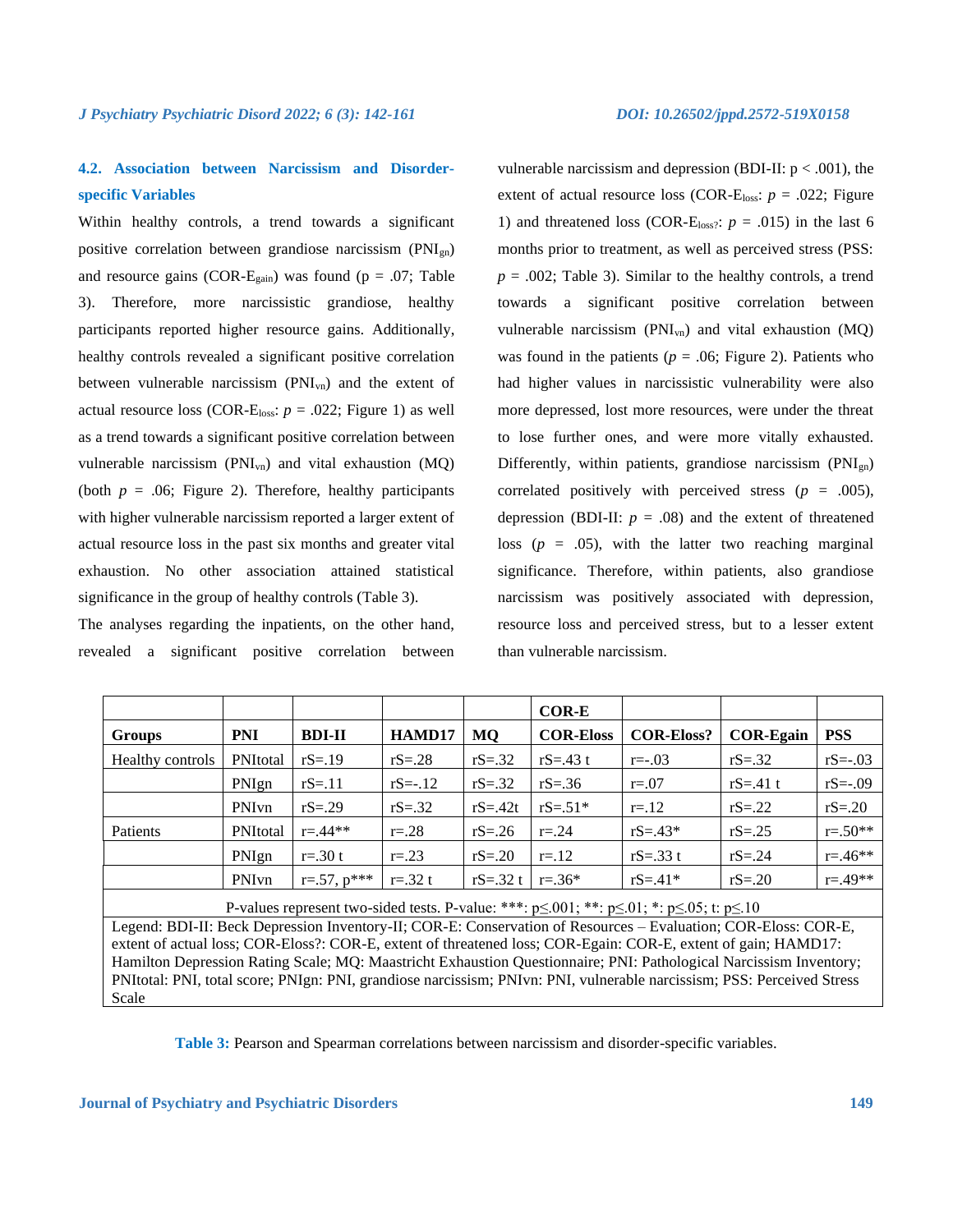

Figure 1: Association between vulnerable narcissism (PNI<sub>vn</sub>) and the extent of actual resource loss (COR-E<sub>loss</sub>) in the last six months before treatment, in healthy controls (white circles, dotted line) and in inpatients (black circles, solid line).



Figure 2: Association between vulnerable narcissism (PNI<sub>vn</sub>) and vital exhaustion (MQ), in healthy controls (white circles, dotted line) and in inpatients (black circles, solid line).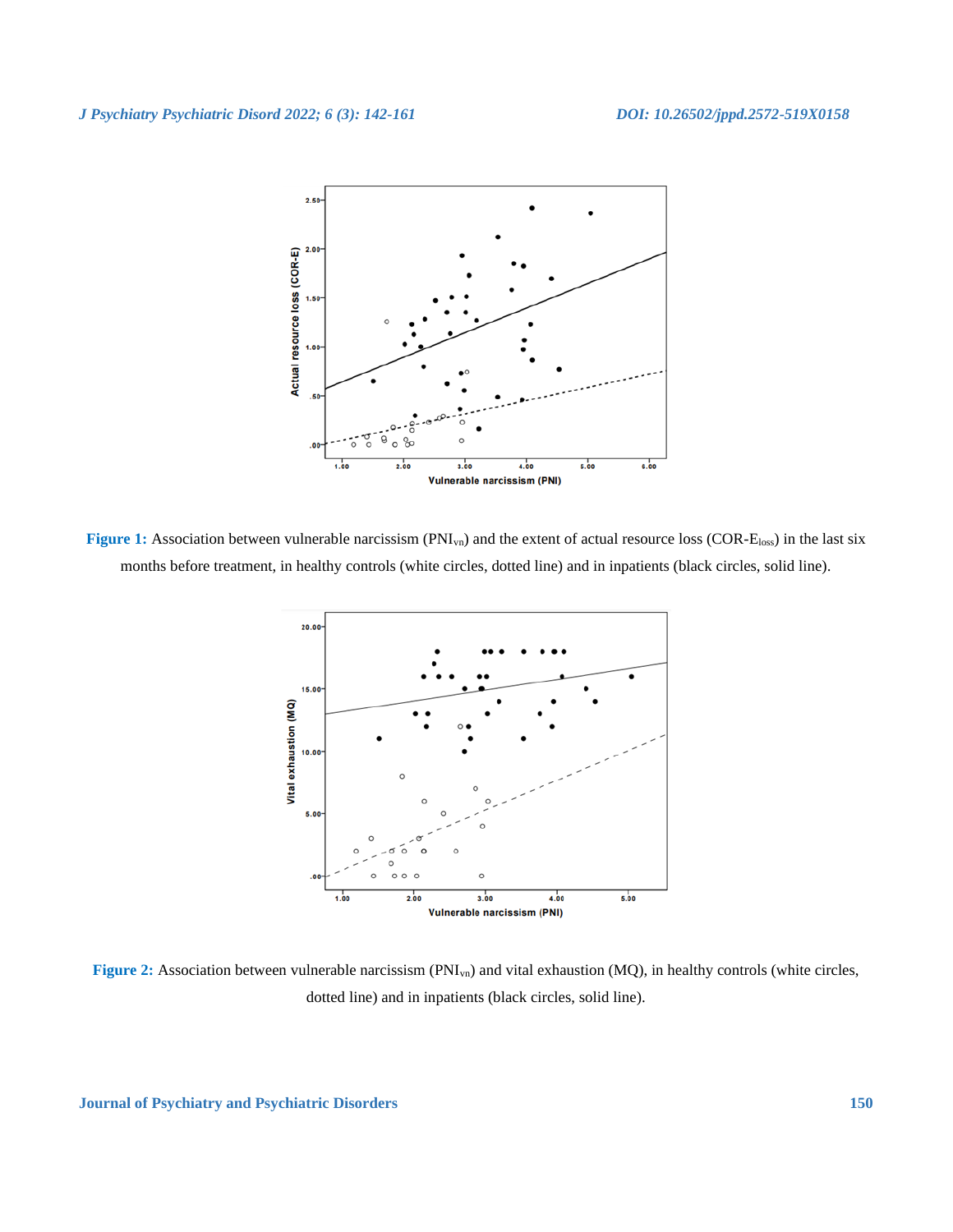## **4.3. Treatment-related Changes in Disorder-specific Variables**

The inpatient treatment led to a significant reduction in the BDI-II ( $p < .001$ ), vital exhaustion (MQ:  $p < .001$ ), the extent of actual resource loss (COR-E<sub>loss</sub>:  $p < .001$ ), and perceived stress (PSS:  $p < .001$ ). Additionally, the increase in resource gains (COR-E<sub>gain</sub>) was significant ( $p = .001$ ), while the alteration of threatened loss was not (table 4). Therefore, the treatment was effective in decreasing all disorder-specific variables.

|                                                                                                                                                                                                                                                                      |                                                                          | <b>Measuring time point</b> |             |              |                           |  |  |  |
|----------------------------------------------------------------------------------------------------------------------------------------------------------------------------------------------------------------------------------------------------------------------|--------------------------------------------------------------------------|-----------------------------|-------------|--------------|---------------------------|--|--|--|
| Fragebogen                                                                                                                                                                                                                                                           | (sub-)scales                                                             | Beginning                   | End         | Follow-up    | <b>Statistics</b>         |  |  |  |
| BDI-II $(n=28)$                                                                                                                                                                                                                                                      |                                                                          | 22.79 (7.63)                | 9.93(7.00)  | 6.32(5.96)   | $F(2/54)=85.082, p<.001$  |  |  |  |
| HAMD17<br>$(n=36)$                                                                                                                                                                                                                                                   |                                                                          | 17.28(6.16)                 | 6.67(4.01)  |              | $F(1/35)=158.240, p<.001$ |  |  |  |
| $MQ (n=23)$                                                                                                                                                                                                                                                          |                                                                          | 15.22(2.73)                 | 5.48 (3.80) | 5.17(5.18)   | $X2(2)=37.95$ , p<.001    |  |  |  |
| $PSS(n=24)$                                                                                                                                                                                                                                                          |                                                                          | 30.92(6.83)                 |             | 20.75 (7.84) | $F(1/23)=29.727, p<.001$  |  |  |  |
| COR-E                                                                                                                                                                                                                                                                | $F(1/22)=19.813, p<.001$<br>1.11(0.45)<br>.52(.43)<br>$COR-Eloss (n=23)$ |                             |             |              |                           |  |  |  |
|                                                                                                                                                                                                                                                                      | COR-Eloss?<br>1.17(.60)<br>.84(.69)<br>$X2(1)=2.58$ , p=.11<br>$(n=19)$  |                             |             |              |                           |  |  |  |
|                                                                                                                                                                                                                                                                      | COR-Egain $(n=27)$                                                       | .59(.62)                    |             | 1.09(.88)    | $X2(1)=10.704$ , p=.001   |  |  |  |
| P-values represent two-sided tests.<br>Legend: BDI-II: Beck Depression Inventory; COR-E: Conservation of Resources – Evaluation; COR-Eloss: COR-E,<br>extent of actual loss; COR-Eloss?: COR-E, extent of threatened loss; COR-Egain: COR-E, extent of gain; HAMD17: |                                                                          |                             |             |              |                           |  |  |  |

Hamilton Depression Rating Scale; MQ: Maastricht Exhaustion Questionnaire; PSS: Perceived Stress Scale

**Table 4:** Treatment-related changes in disorder-specific variables.

## **4.4. Association between Narcissism and Treatmentrelated Changes in Disorder-specific Variables**

A trend towards a positive correlation was found between grandiose narcissism (PNIgn) and the treatment-related alteration in extent of resource gain ( $\triangle COR-E_{gain}$ ) ( $p = .06$ ; Figure 3). Patients with a higher grandiose narcissism, therefore, showed a stronger increase in resource gains. No other significant association was found with regard to  $PNI_{gn}$ (all  $p =$ n.s.).

Differently, vulnerable narcissism  $(PNI_{vn})$  was negatively correlated with changes in depression severity

from beginning till the end of treatment ( $\Delta$ postBDI-II; *p* = .001; Table 5) as well as from beginning till follow-up ( $\triangle$ follow-upBDI-II;  $p = .003$ ; Figure 4). Similarly, the association between PNIvn and the alteration in perceived stress from beginning until follow-up (Δfollow-upPSS) was significantly negatively correlated  $(p = .048;$  Figure 5). More vulnerably narcissistic patients had therefore a stronger reduction in depressive severity and perceived stress as compared to less vulnerably narcissistic patients.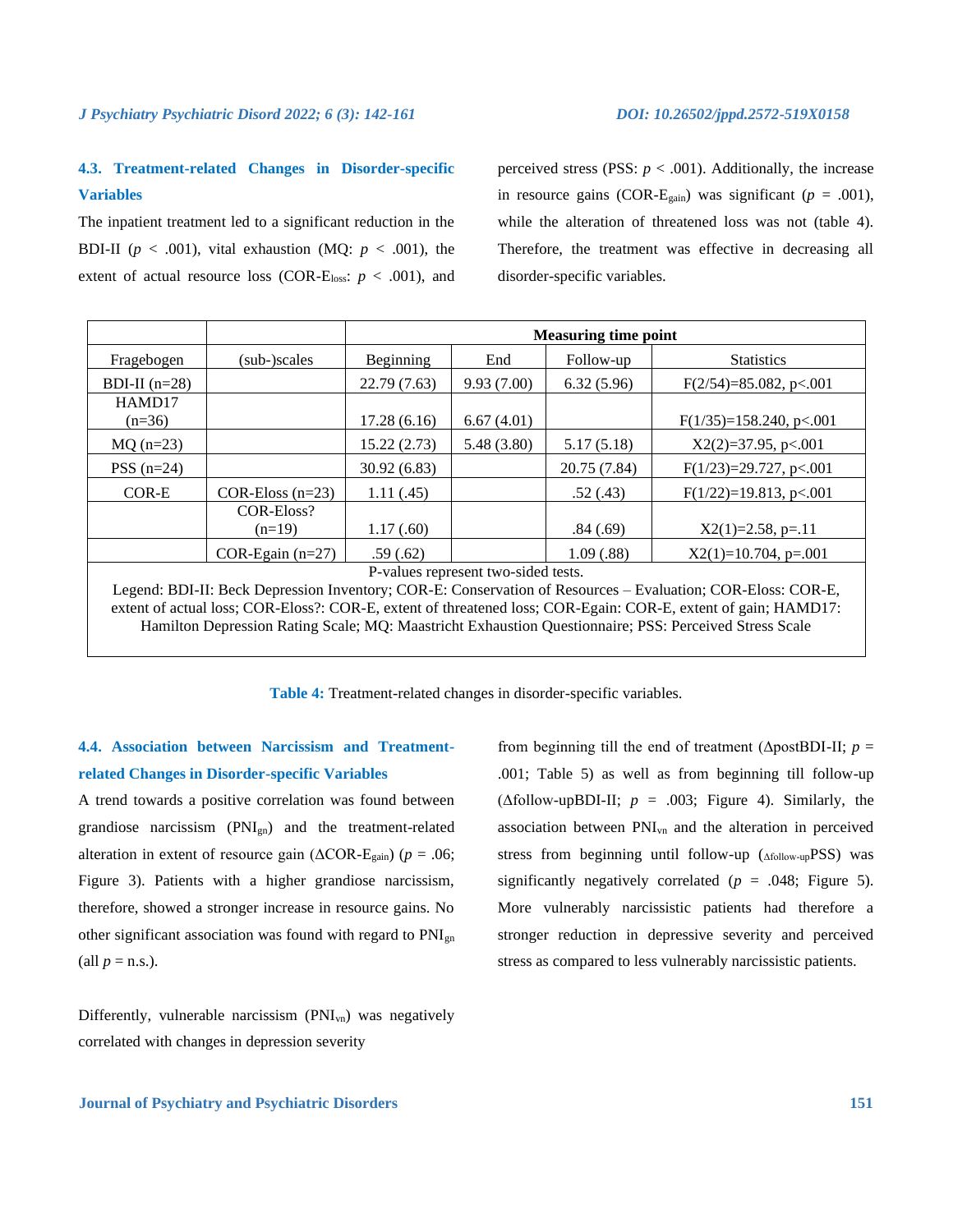|                                                                                      |               |                   |               |               |                 | <b>Afollow-up</b><br><b>COR-E</b> |              |              |                 |
|--------------------------------------------------------------------------------------|---------------|-------------------|---------------|---------------|-----------------|-----------------------------------|--------------|--------------|-----------------|
|                                                                                      | $\Delta$ post | <b>Afollow-up</b> | $\Delta$ post | $\Delta$ post | <b>Afollow-</b> |                                   | <b>COR-E</b> | <b>COR-E</b> | <b>Afollow-</b> |
| <b>PNI</b>                                                                           | <b>BDI-II</b> | <b>BDI-II</b>     | HAMD17        | MQ            | upMQ            | <b>COR-Eloss</b>                  | loss?        | gain         | upPSS           |
| <b>PNI</b>                                                                           |               |                   |               |               |                 |                                   |              |              |                 |
| total                                                                                | $r = -0.41*$  | $r = -0.43*$      | $r = -0.22$   | $r=.08$       | $r = -0.15$     | $r = -0.08$                       | $r = -0.24$  | $r = .41*$   | $r = -0.37 t$   |
| PNI                                                                                  |               |                   |               |               |                 |                                   |              |              |                 |
| gn                                                                                   | $r = -0.24$   | $r = -20$         | $r = -20$     | $r = 14$      | $r = .08$       | $r = .09$                         | $r = -0.19$  | $r = .37 t$  | $r = -27$       |
| <b>PNI</b>                                                                           | $r = -$       |                   |               |               |                 |                                   |              |              |                 |
| vn                                                                                   | $.51**$       | $r = -0.54**$     | $r = -16$     | $r=.03$       | $r = -0.25$     | $r = -31$                         | $r = -17$    | $r = 0.24$   | $r = -0.41*$    |
| P-values represent two-sided tests. **: $p \le 01$ ; *: $p \le 0.05$ ; t: $p \le 10$ |               |                   |               |               |                 |                                   |              |              |                 |

Legend: BDI-II: Beck Depression Inventory-II; COR-E: Conservation of Resources – Evaluation; COR-Eloss: COR-E, extent of actual loss; COR-Eloss?: COR-E, extent of threatened loss; COR-Egain: COR-E, extent of gain; HAMD17: Hamilton Depression Rating Scale; MQ: Maastricht Exhaustion Questionnaire; PNI: Pathological Narcissism Inventory; PNItotal: PNI, total score; PNIgn: PNI, grandiose narcissism; PNIvn: PNI, vulnerable narcissism; PSS: Perceived Stress Scale

Δpost: Change from beginning till end of treatment; Δfollow-up: Change from beginning of treatment till follow-up

**Table 5:** Pearson correlations between narcissism and treatment-related alterations in disorder-specific symptoms.



**Figure 3:** Association between grandiose narcissism and the alterations in the extent of resource gain (Δfollow-upCOR-Egain) from the beginning of the treatment until the follow-up in inpatients.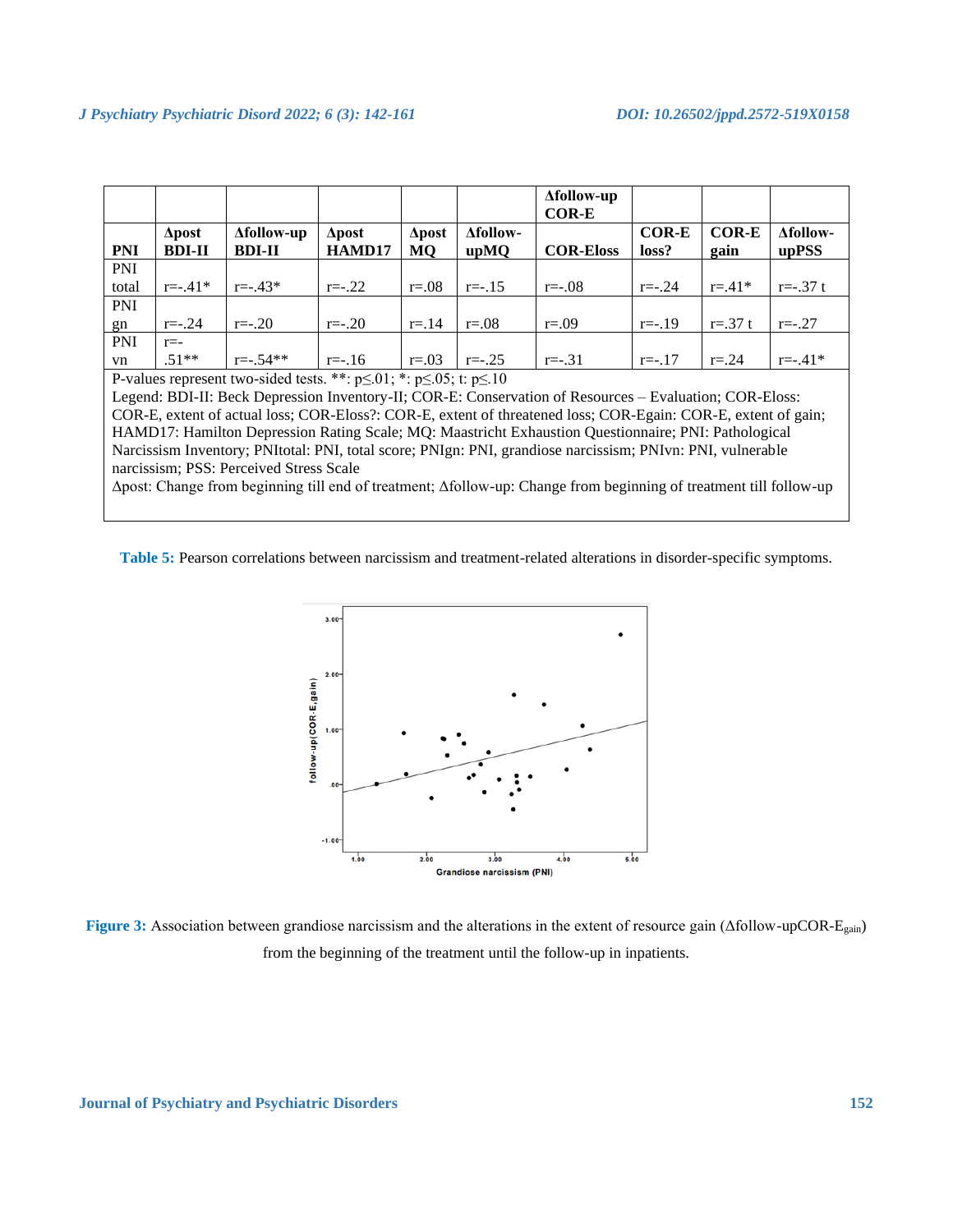

**Figure 4:** Association between vulnerable narcissism and the alterations in the extent of depression severity (Δfollow-upBDI-II) from the beginning of the treatment until the follow-up in inpatients.



**Figure 5:** Association between vulnerable narcissism and the alterations in perceived stress (Δfollow-upPSS) from the beginning of the treatment until the follow-up in inpatients.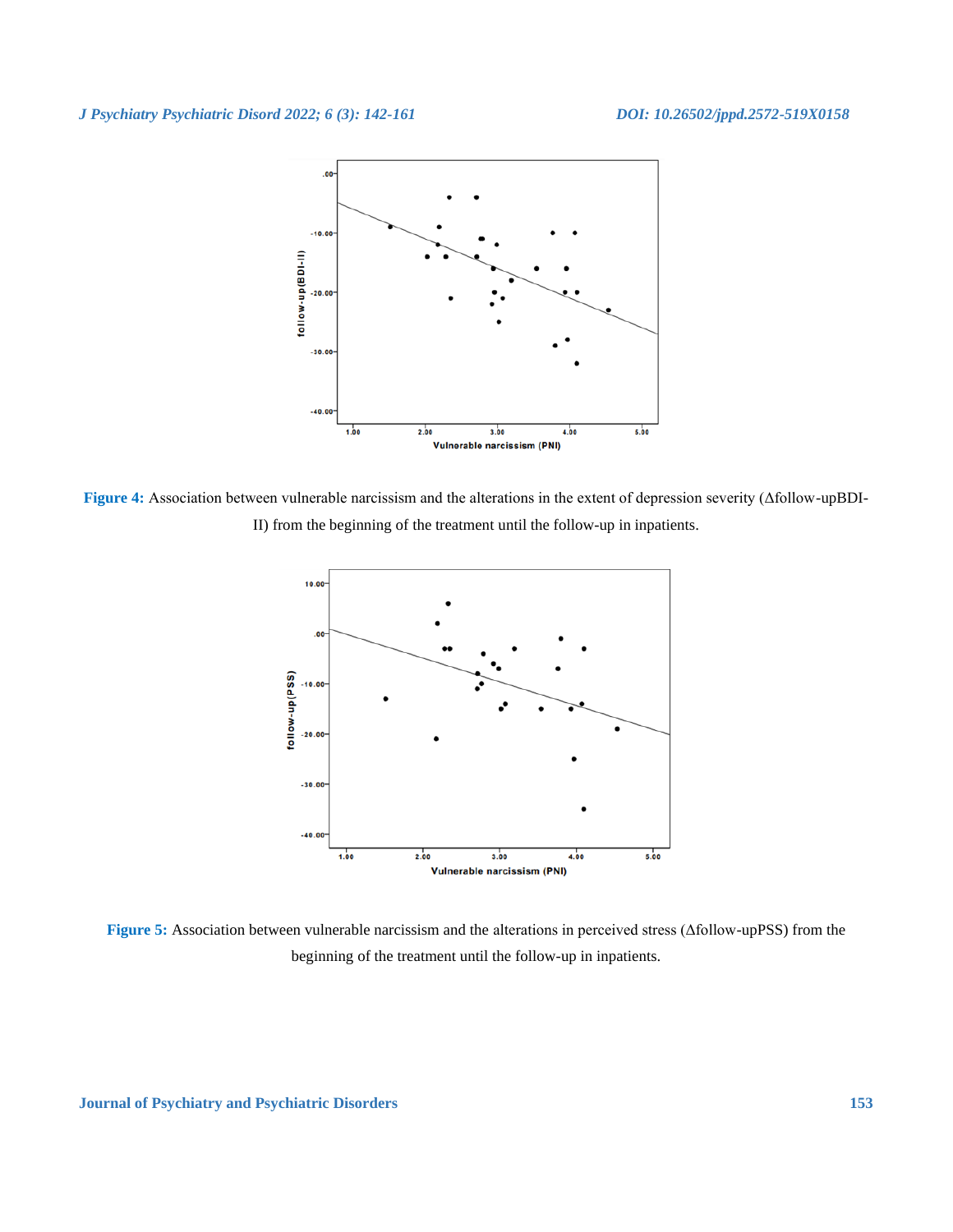## **5. Discussion**

## **5.1. Summary**

Inpatients and healthy controls differed significantly regarding levels of depression (BDI-II, HAMD17), vital exhaustion (MQ), stress (PSS), actual as well as threatened loss of resources (COR-Eloss, COR-Eloss?), and vulnerable narcissism (PNI<sub>vn</sub>), with inpatients having higher values. Inpatients further had higher values compared to healthy controls regarding grandiose narcissism (PNIgn), with the difference reaching a trend towards significance. Regarding healthy controls, we found that  $PNI_{vn}$  correlated positively with COR-E<sub>loss</sub>. Furthermore, there was a trendwise positive significant association between  $PNI_{vn}$  and MQ.  $PNI_{gn}$ , on the other hand, was positively correlated with gain of resources (COR-Egain), which reached trendwise significance. In inpatients, PNI<sub>vn</sub> was significantly positively associates with levels of BDI-II, COR-Eloss, COR-Eloss?, and PSS. Positive associations at trend level were also reached for externally assessed depression (HAMD17) and MQ. On the other hand, PNIgn was significantly positively correlated with levels of PSS, and trendwise significantly correlated with BDI-II and COR-Eloss? levels. Regarding possible predictions, higher PNIvn at onset was associated with a stronger BDI-II decrease until the end / follow-up, and a stronger PSS decrease until follow-up. Differently, PNIgn was positively and trendwise significantly correlated to the increase in COR-Egain from the six months prior to treatment until the six months following treatment termination.

## **5.2. Embedding in the Literature**

Since we studied patients with a stress-related depressive (or adjustment) disorder, levels of stress, actual and threatened loss of resources, vital exhaustion, and depression were expectably higher as compared to the sample of healthy controls. With regard to depression severity, inpatients' mean HAMD17 and BDI-II scores indicate a moderated depression [55] and no depression in healthy controls.

Additionally, we found higher values of *vulnerable narcissism* in inpatients as compared to healthy controls as well as positive correlations in inpatients between  $PNI<sub>vn</sub>$  and BDI-II and HAMD17, with the latter reaching only trend significance. This is in line with most literature on the topic (e.g., [20; 53]. These associations were positive but did not reach significance in healthy controls, which might be explained by the small sample size. In inpatients,  $PNI<sub>yn</sub>$  was additionally positively and at least trendwise significantly related to MQ, COR-Eloss, COR-Eloss?, and PSS levels. The associations with MQ and COR-Eloss were also found in healthy controls. This is overall in line with most studies supporting vulnerable narcissism to be inversely related to depression (e.g., [20], as well as with stress (e.g., [50].

Since published findings on the relation of *grandiose narcissism* and depression are inconsistent, our results regarding the samples mean difference and correlational analysis were highly anticipated, in healthy controls as well as in inpatients. In healthy controls, PNIgn was unrelated to depression severity, vital exhaustion and perceived stress, but was trendwise significantly and positively related to a higher gain of resources. It is not surprising when looking at the subscales of the PNIgn (e.g., Entitlement Rage, Exploitativeness, and Self-Sacrificing Self-Enhancement) that individuals with higher grandiose narcissism levels can gain more resources than individuals with lower values. Another interpretation would be that grandiose narcissistic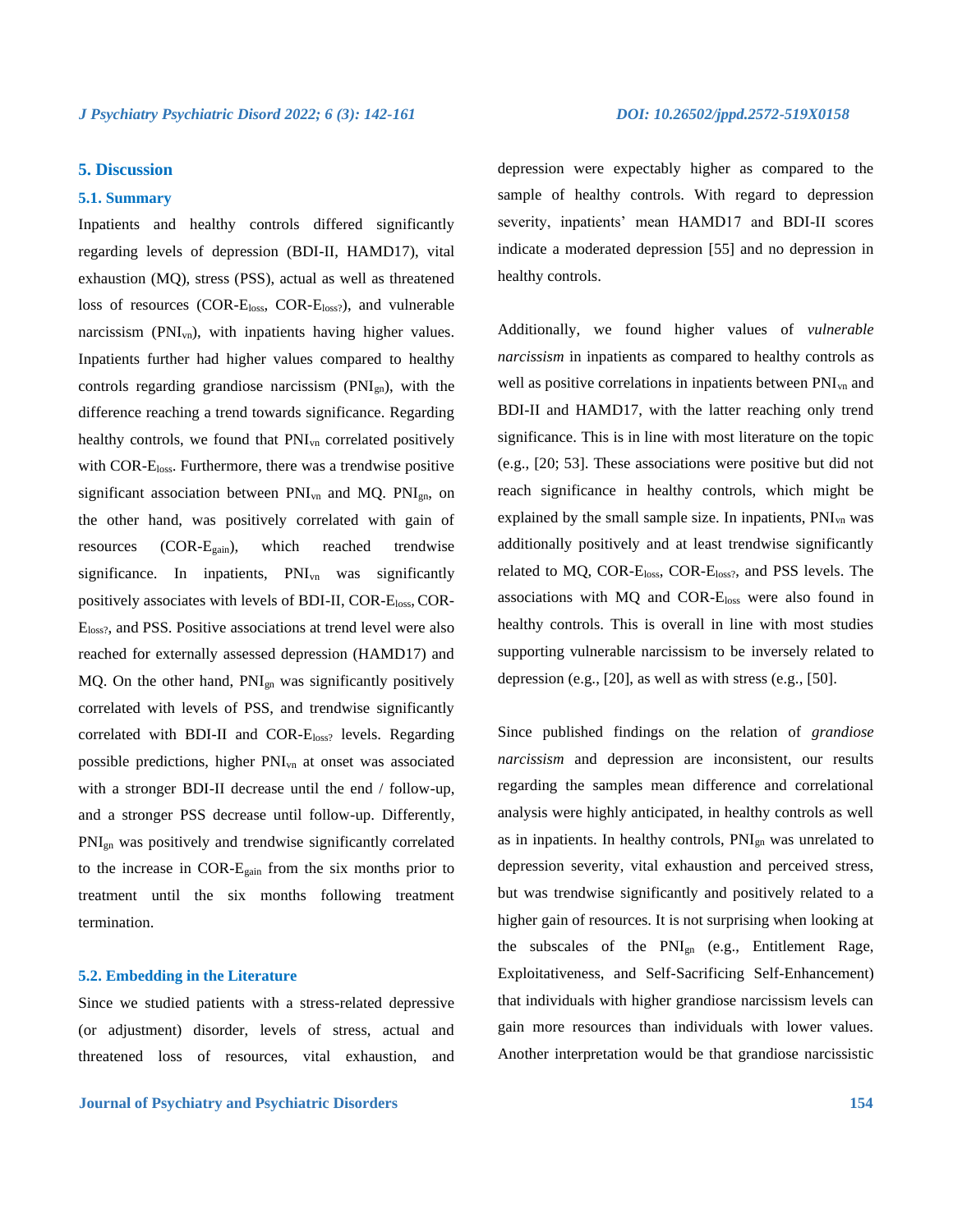individuals might perceive an aggrandizement of the the self [26] and, therefore, maybe also of individual (gained) resources. When focusing on the inpatients, we found at least a trend towards significant associations between PNIgn levels and higher levels of PSS and COR-Eloss?, which is in line with the findings from Besser and Zeigler-Hill [50] in healthy subjects, as well as with depression severity, which is in line with the results presented by Morf et al. [20] in mainly students, or Marcinko et al. [53] in psychiatric outpatients. The reason for the inconsistency in these associations in literature might be due to different instruments being used among other to assess narcissism.

As expected, the treatment was highly effective in significantly reducing some core complaints in inpatients with a stress-related depressive or adjustment disorder, namely depression severity, vital exhaustion, and stress, including the actual loss of resource. The decrease in threatened resource loss did not reach significance. Additionally, the inpatient treatment revealed an increase in COR-Egain, which is not surprising since resource-fostering was part of the inpatient treatment, as recommended in the treatment of clinical burnout [44].

Regarding the prediction of treatment-related alterations, PNIvn was negatively correlated with the absolute changes in depression severity from beginning till the end of treatment as well as from beginning till follow-up. Similarly, the inverse association between PNIvn and the change in PSS levels from treatment initiation until followup was significant. More vulnerably narcissistic patients had therefore a stronger reduction in depressive severity and perceived stress as compared to less vulnerably narcissistic patients. Our findings related to pathological narcissism are

## **Journal of Psychiatry and Psychiatric Disorders 155**

in contrast to studies considering comorbid personality disorders (i.e. dichotomous variable), which indicate a worse therapy outcome in depressed patients with a comorbid personality disorder [40]. On the one hand, this might be explained by the more severe disorder, when a personality disorder is diagnosed in contrast to the continuous measure of narcissism used in the present study. On the other hand, this might be explained by the fact that we examined patients during an intensive inpatient treatment with various training opportunities to correct dysfunctional strategies (see 'therapeutic implications'), while published research on depression and comorbid personality disorders often referred to outpatients mainly participating in real life, where dysfunctional strategies are not (enough) actively trained. Furthermore, our findings also differ from the results reported by Ellison et al. [43], who examined outpatients and missed to find an association between vulnerable and grandiose narcissism and depression alterations during early psychotherapy.

Interestingly, a trend towards a significantly positive correlation between PNIgn and a treatment-related increase in the extent of resource gain  $(ACOR-E<sub>gain</sub>)$  was found. Therefore, patients with higher initial grandiose narcissism show a stronger increase in resource gains. This finding might be explained by the relation between grandiose narcissism and 'orientation to happiness' [20], probably leading to a more resource-oriented focus in treatment.

## **5.3. Therapeutic Implications**

The results of the study underline the importance of personality factors in the treatment of stress-associated depression, especially the importance of narcissistic homeostasis and self-worth regulation. Furthermore, the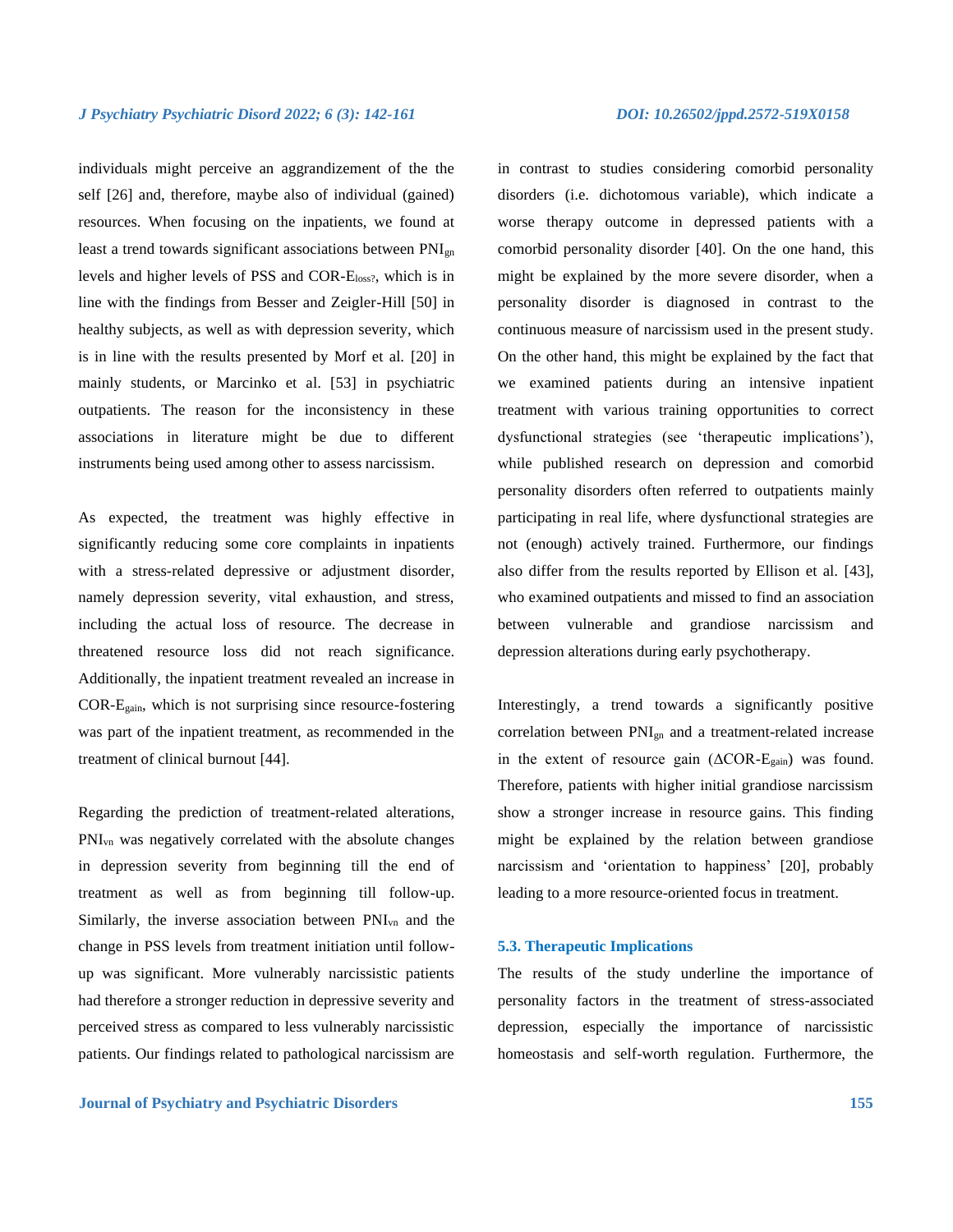results throw a light on the double-sided aspects of vulnerable narcissism: as vulnerable personality factor on the one hand, and as an essential dimension of therapeutic change on the other hand.

The multimodal therapy approach - as a "structured psychosocial training field" with holding function as well as confronting aspects - enables to focus on negative emotions, control loss, anxieties, different dimensions of narcissistic vulnerability (low self-esteem, hiding the self, devaluing, socialavoidant behaviour) and to promote the development of more functional coping mechanisms by means of a combination of psychotherapy, creative therapies and body-oriented therapy interventions. The loss of resources may be overcome by experiencing resource gain, self-efficacy, and coping skills, as competencies when being confronted with stressful challenges. Starting to fill resource reservoirs can help to initiate a gain spiral [15] and to face challenges after leaving the inpatient clinic.

Thus, the inpatient treatment might be the fundament for the necessary continuation of the outpatient treatment after dismissal in order to assist their sustainable development. It might be concluded that clinical intervention targeting the avoidance of narcissistic injury and focusing on dysfunctional attitudes (e.g., perfectionism and dependency) in a resourcestrengthening environment might help depressed patients develop self-esteem that is not overly dependant upon recognition from others.

## **5.4. Strengths and Limitations**

One of the strength of the study is the comparison of inpatients with healthy controls, thus enabling the detection of clinically relevant traits of patients with stress-associated

depressive disorders. Moreover, the use of the PNI allowed to examine both aspects of narcissism, grandiose and vulnerable narcissism, allowing for a more precise insight into its role in stress-related depression and its treatment. In addition, the use of the COR-E allowed to a broader understanding of the construct stress. The study is limited by the rather small sample size, but still allowing to statistically examine mean differences and associations. Additionally, subjects were not diagnosed by the use of a structured clinical interview. Furthermore, psychometric data was assessed approximately one week after treatment initiation, therefore, not representing clear pre-treatment baseline values, but maybe expressing already some early treatment effect. Another limitation concerns the effectivity of specific therapies in the multimodal inpatient-treatment approach, since the outcome is only attributable to the treatment as a whole.

## **6. Conclusion**

Patients with stress-associated depression showed among others higher losses of resources and higher scores of vulnerable narcissism compared to healthy controls. Thereby, narcissism turned out to be a correlate of depression as well as a predictor of treatment-induced alterations. Losses of resources and dysfunctional coping strategies may jeopardise the self value of a person, thus increasing the vulnerability for the development of depressive disorders. Approaches offering treatment opportunities strengthening resources, preventing further resource losses, and reducing stress should be initiated at an early stage, in order to improve mental health. It is concluded that personality factors, especially vulnerable narcissism and its association with depressive symptoms,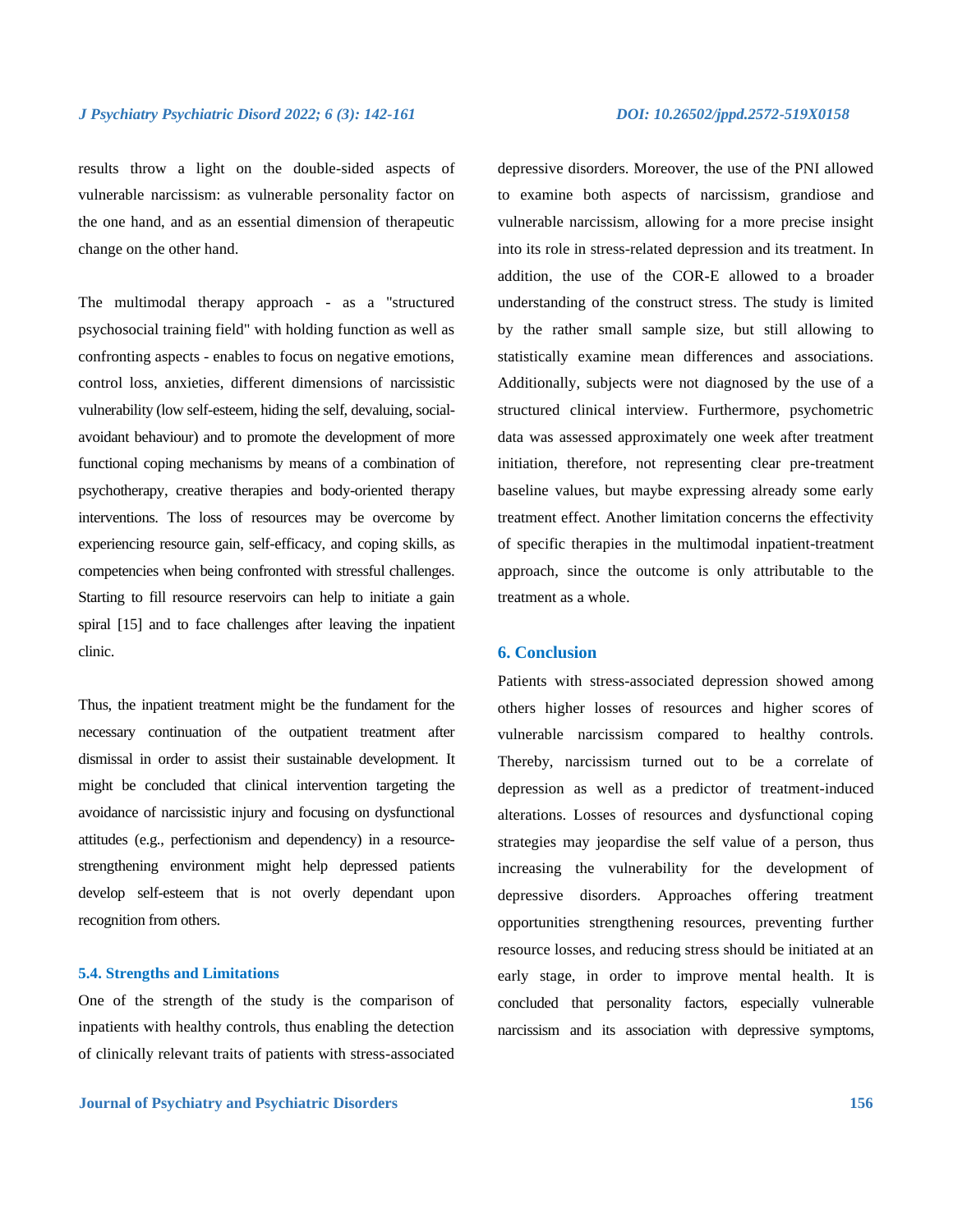should be considered in clinical burnout research and therapy in the future.

## **7. Highlights**

- Inpatients with a stress-related depression reveal higher levels of actual or threatened loss of resources as compared to healthy controls.
- Vulnerable narcissism positively correlates with actual loss of resources in the past six months, in inpatients as well as in healthy controls.
- Grandiose narcissism is positively associated with resource gains in the past six months in healthy controls, but missed significance in inpatients.
- Higher levels of vulnerable narcissism is related to a stronger treatment-related decrease in depression severity, while higher levels of grandiose narcissism is related to a stronger treatment-related increase in resource gain.

## **Acknowledgment**

We would like to thank Stevan Hobfoll for providing us support regarding the analyses of the COR-E questionnaire and his valuable theoretical input and feedback to the manuscript. Similarly, we would like to thank Carolyn C. Morf for providing us with the PNI and giving us feedback on the manuscript. Furthermore, we would like to thank the team of the Clinica Holistica Engiadina (CHE) for the support during the time of data collection as well as all the patients and control subjects participating in the study. Our thanks goes also to the research team including interns at the University of Zurich. We would like to thank the CHE for funding the study and for allowing data collection in the CHE.

## **Conflict of Interest**

MP works as head doctor and medical director at the Clinica Holistica Engiadina (CHE). HB is part of the Scientific Advisory Council Board of the CHE as well as a clinical supervisor at the CHE. RLM and MS were initially not associated with the CHE, but started working at the CHE only after the study examinations started. Nevertheless, the CHE did not have any influence on the selection of the analyses nor on the manuscript.

## **Author Contributions**

HB and RL acquired the funding. RL and HB conceptualized the study. RL, PLG, and HB defined the methods. RL, MS and HB planned, and MS conducted the investigation. RL and MS concluded data curation. RL conducted the analysis. RL and HB wrote the original draft. RL, MS, MP, PLG and HB reviewed and edited the manuscript. All authors have read and agreed to the published version of the manuscript.

## **Funding**

The Clinica Holistica Engiadina (CHE), Switzerland, funded this study, which was conducted at the CHE. The views expressed are solely those of the authors. They do not reflect the official policy or position of the CHE.

## **Ethics Statement**

The study was conducted according to the guidelines of the Declaration of Helsinki and informed consent was obtained from all subjects involved in the study. The study was approved by the Ethics Committee of the Canton of Zurich.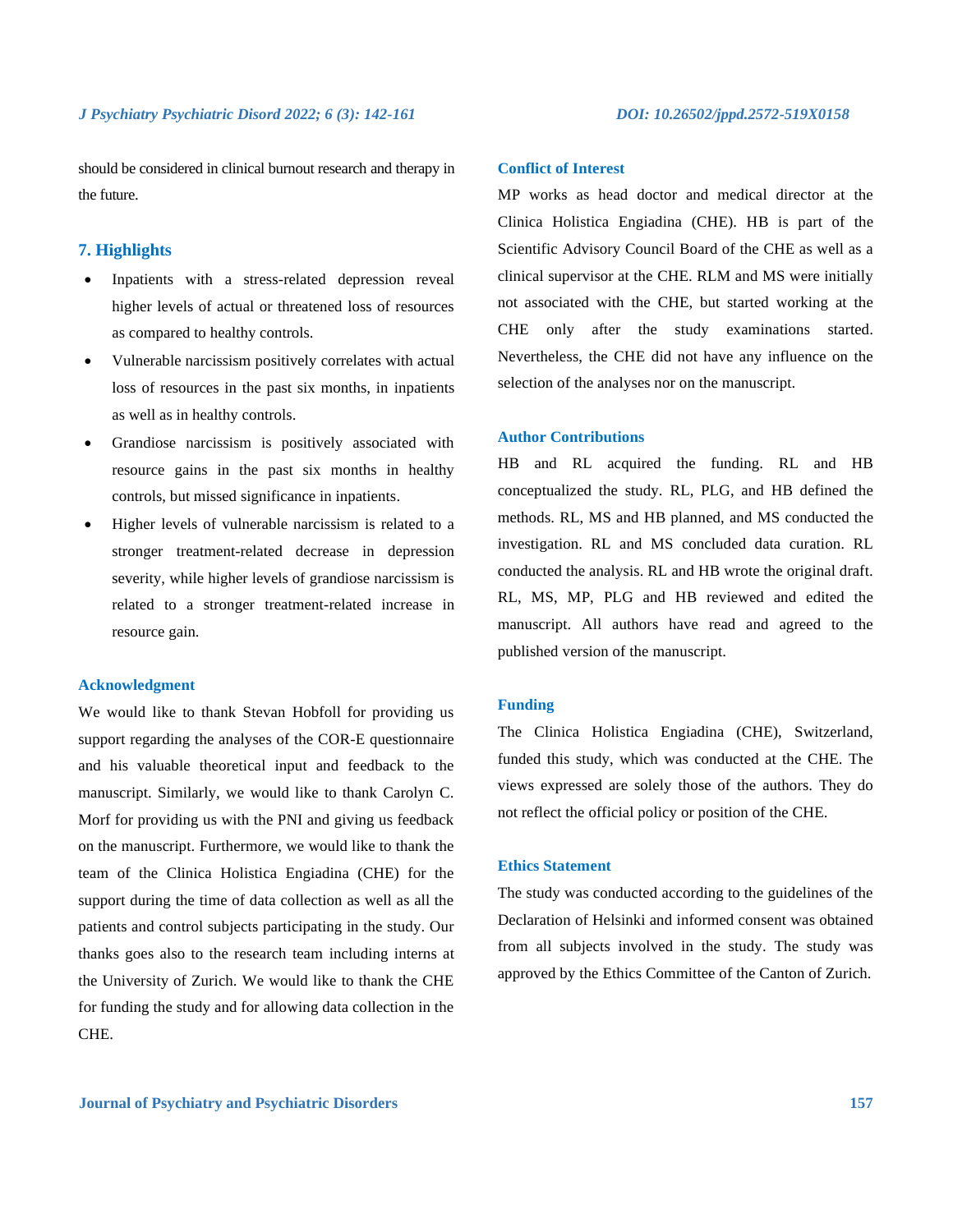## **Data Availability Statement**

Participants did not give consent to share their data, therefore, data is confidential and not available.

## **References**

- 1. Bretschneider J, Janitza S, Jacobi F, et al. Time trends in depression prevalence and health-related correlates: results from population-based surveys in Germany 1997-1999 vs. 2009-2012. BMC Psychiatry 18 (2018): 394.
- 2. Kessler RC, Berglund P, Demler O, et al. Lifetime Prevalence and Age-of-Onset Distributions of DSM-IV Disorders in the National Comorbidity Survey Replication. Arch Gen Psychiatry 6 (2005): 593-602.
- 3. Vandeleur CL, Fassassi S, Castelao E, et al. Prevalence and correlates of DSM-5 major depressive and related disorders in the community. Psychiatry Res 250 (2017): 50-58.
- 4. GBD 2017 Disease and Injury Incidence and Prevalence Collaborators, 2018. Global, regional, and national incidence, prevalence, and years lived with disability for 354 diseases and injuries for 195 countries and territories, 1990-2017: a systematic analysis for the Global Burden of Disease Study 2017. Lancet 392 (2017): 1789-1858.
- 5. GBD 2019 Diseases and Injuries Collaborators, 2020. Global burden of 369 diseases and injuries in 204 countries and territories, 1990-2019: a systematic analysis for the Global Burden of Disease Study 2019. Lancet 396 (2019): 1204-1222.
- 6. Greenberg PE, Fournier AA, Sisitsky T, et al. The Economic Burden of Adults With Major Depressive Disorder in the United States (2005 and 2010). J Clin Psychiatry 76 (2015): 155-162.
- 7. Tomonaga Y, Haettenschwiler J, Hatzinger M, et al. The economic burden of depression in Switzerland. Pharmacodconomics 31 (2013): 237-250.
- 8. Hotzheimer PE, Mayberg HS. Stuck in a rut: Rethinking depression and its treatment. Trends Neurosci 34 (2011): 1-9.
- 9. Roy A, Campbell MK. A unifying framework for depression: Bridging the major biological and psychosocial theories through stress. Clin Invest Med 36 (2013): E170-E190.
- 10. Willner P, Scheel-Kruger J, Belzung C. The neurobiology of depression and antidepressant action. Neurosci Biobehav Rev 37 (2013): 2331-2371.
- 11. Ehrlich M, Harville E, Xiong X, et al. Loss of resources and hurricane experience as predictors of postpartum depression among women in southern louisiana. J Women's Health 19 (2010): 877-884.
- 12. Hobfoll SE, Tracy M, Galea S. The Impact of Resource Loss and Traumatic Growth on Probable PTSD and Depression Following Terrorist Attacks. J Trauma Stress 19 (2006): 867-878.
- 13. Sattler DN, Glower de Alvaro AM, Blandon de Castro M, et al. El Salvador earthquakes: Relationship among acute stress disorder symptoms, depression, traumatic event exposure, and resource loss. J Trauma Stress 19 (2006): 879-893.
- 14. Goldfarb R, Ben-Zur H. Resource Loss and Gain Following Military Reserve Duty in Israel: An assessment of conservation of resources (COR) theory. Int J Stress Manag 24 (2017): 135-155.
- 15. Morgenroth S, Buchenwald P, Braasch M. Stress prevention among German teachers. In M. Israelashvili & J. L. Romano. The cambridge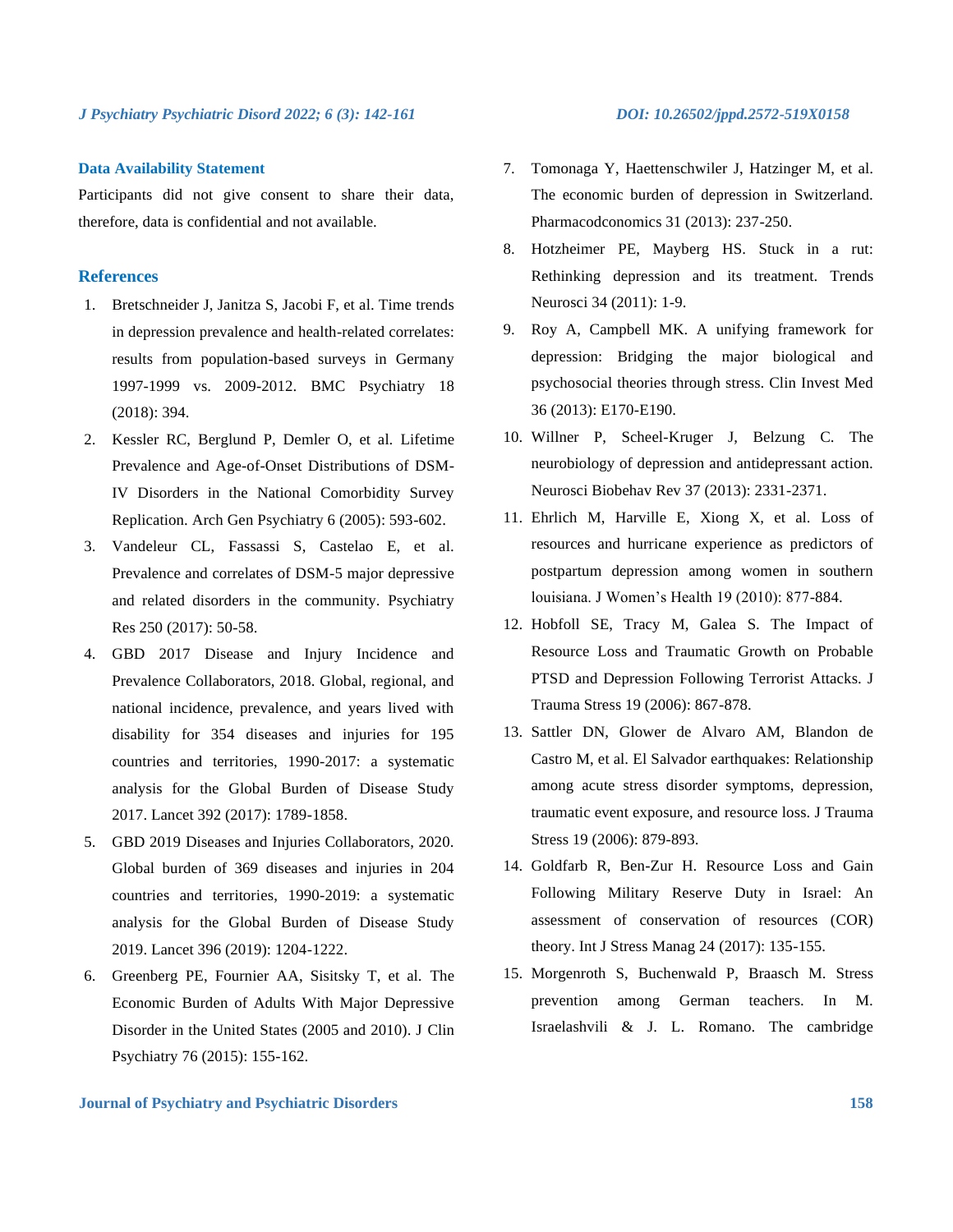handbook of international preventive sciences. Cambridge University Press, Cambridge (2016).

- 16. Pincus AL, Ansell EB, Pimentel CA, et al. Initial Construction and Validation of the Pathological Narcissism Inventory. Psychol Assess 21 (2009): 365- 379.
- 17. Cohen S, Kamarck T, Mermelstein R. A global measure of perceived stress. J Health Soc Behav 24 (1983): 385-396.
- 18. Kajonius PJ, Björkman T. Dark malevolent traits and everyday perceived stress. Curr Psychol 39 (2020): 2351-2356.
- 19. Gentile B, Miller JD, Hoffman BJ, et al. A test of two brief measures of grandiose narcissism: The narcissistic personality inventory-13 and the narcissistic personality Inventory-16. Psychol Assess 25 (2013): 1120-1136.
- 20. Morf CC, Schurch E, Kufner A, et al. Expanding the nomological net of the Pathological Narcissism Inventory: German validation and extension in a clinical inpatient sample. Assessment 24 (2017): 419- 443.
- 21. Raskin RN, Terry H. A principal component analysis of the Narcissistic Personality Inventory and further evidence of its construct-validity. J Person Soc Psychol 54 (1988): 890-902.
- 22. Papageorgiou KA, Denovan A, Dagnall N. The positive effect of narcissism on depressive symptoms through mental toughness: Narcissism may be a dark trait but it does help with seeing the world less grey. Eur Psychiatry 55 (2019): 74-79.
- 23. Sherman E, Miller J, Few L, et al. Development of a short form of the five-factor narcissism inventory: the FFNI-SF. Psychol Assess 27 (2015): 1110-1116.
- 24. Tritt SM, Ryder AG, Ring AJ, et al. Pathological narcissism and the depressive temperament. J Affect Disord 122 (2010): 280-284.
- 25. Daig I, Burkert S, Fischer HF, et al. Development and factorial validation of a short version of the Narcissism Inventory (NI-20). Psychopathology 43 (2010): 150-158.
- 26. Schwarzkopf K, Strauss D, Porschke H, et al. Empirical evidence for a relationship between narcissistic personality traits and job burnout. Burnout Res 3 (2016): 25-33.
- 27. Jaksic N, Marcinko D, Skocic Hanzek M, et al. Experience of shame mediates the relationship between pathological narcissism and suicidal ideation in psychiatric outpatients. J Clin Psychol 73 (2017): 1670-1681.
- 28. Lovibond SH, Lovibond PF. Manual for the Depression, Anxiety and Stress Scales, second ed. Psychological Foundation, Sydney (1995).
- 29. Kraus DR, Seligman DA, Jordan JR. Validation of a behavioral health treatment outcome and assessment tool designed for naturalistic settings: The Treatment Outcome Package. J Clin Psychol 61 (2005): 285- 314.
- 30. Nimeus A, Hjalmarsson SF, Sunnqvist C, et al. Evaluation of a modified interview version and of a self-rating version of the Suicide Assessment Scale. Eur Psychiatry 21 (2006): 471-477.
- 31. Hendin HM, Cheek JM. Assessing hypersensitive narcissism: a reexamination of Murray's Narcism Scale. J Res Personal 31 (1997): 588-599.
- 32. Erkoreka L, Navarro B. Vulnerable narcissism is associated with severity of depressive symptoms in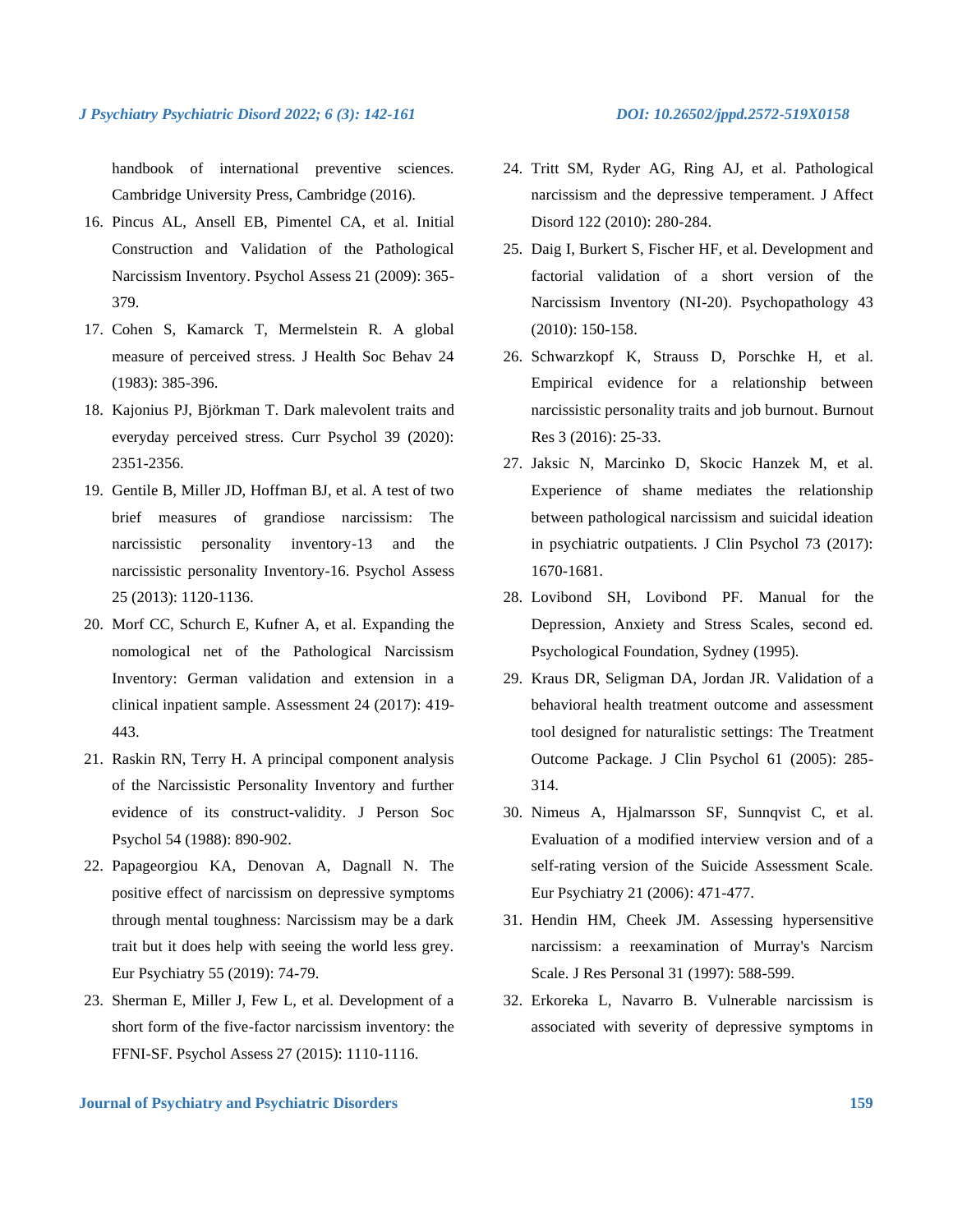dysthymic patients. Psychiatry Res 257 (2017): 265- 269.

- 33. Kealy D, Tsai M, Ogrudniczuk JS. Pathological Narcissism and somatic symptoms among men and women attending an outpatient mental health clinic. Int J Psychiatry Clin Pract 20 (2016): 175-178.
- 34. Kealy D, Laverdiére O, Pincus AL. Pathological narcissism and symptoms of major depressive disorder among psychiatric outpatients. The mediating role of impaired emotional processing. J Nervous Mental Dis 208 (2020): 161-164.
- 35. Kroenke K, Spither RL, Williams JB. The PHQ-9: Validity of a brief depression severity measure. J Gen Intern Med 16 (2001): 606-613.
- 36. De Page L, Merckelbach H. Associations between supernormality ('faking good'), narcissism and depression: An exploratory study in a clinical sample. Clin Psychol Psychother 28 (2020): 182-188.
- 37. Raskin RN, Hall CS. A narcissistic personality inventory. Psychol Rep 45 (1979): 590-590,
- 38. Watson PJ, Sawrie SM, Greene RL, et al. Narcissism and depression: MMPI-2 evidence for the continuum hypothesis in clinical samples. J Pers Assess 79 (2002): 85-109.
- 39. Newton-Howes G, Tyrer P, Johnson T. Personality disorder and the outcome of depression: meta-analysis of published studies. Br J Psychiatry 188 (2006): 13- 20.
- 40. Candrian M, Schwartz F, Farabaugh A, et al. Personality disorders and perceived stress in major depressive disorder. Psychiatry Res 160 (2008): 184- 191.
- 41. Fava M, Farabaugh AH, Sickinger AH, et al. Personality disorders and depression. Psychol Med 32 (2002): 1049-1057.
- 42. Cyranowski JM, Frank E, Winter E, et al. Personality pathology and outcome in recurrently depressed women over 2 years of maintenance interpersonal psychotherapy. Psychol Med 34 (2004): 659-669.
- 43. Ellison WD, Levy KN, Cain NM, et al. The Impact of Pathological Narcissism on Psychotherapy Utilization, Initial Symptom Severity, and Early-Treatment Symptom Change: A Naturalistic Investigation. J Pers Assess 95 (2013): 291-300.
- 44. Hochstrasser B, Brühlmann T, Cattapan K, et al. Burnout-Behandlung Teil 2: Praktische Empfehlungen. Swiss Medical Forum 16 (2016): 561- 566.
- 45. Schnorpfeil P, Noll A, Wirtz P, et al. Assessment of exhaustion and related risk factors in employees in the manufacturing industry - a cross-sectional study. Int Arch Occup Environ Health 75 (2002): 535-540.
- 46. Preckel D, von Känel R, Kudielka BM, et al. Overcommitment to work is associated with vital exhaustion. Int. Arch. Occup. Environ. Health 78 (2005): 117-122.
- 47. Hautzinger M, Keller F, Kühner C. Beck-Depressions-Inventar, BDI-II, Manual, second ed. Pearson Assessment, Frankfurt (2009).
- 48. Wintjen L, Petermann F. Beck-Depressions-Inventar Revision (BDI-II). Zeitschrift Psychiatr Psychol Psychother 58 (2010): 243-245.
- 49. CIPS. Internationale Skalen für Psychiatrie. Beltz Test, Weinheim (1977).